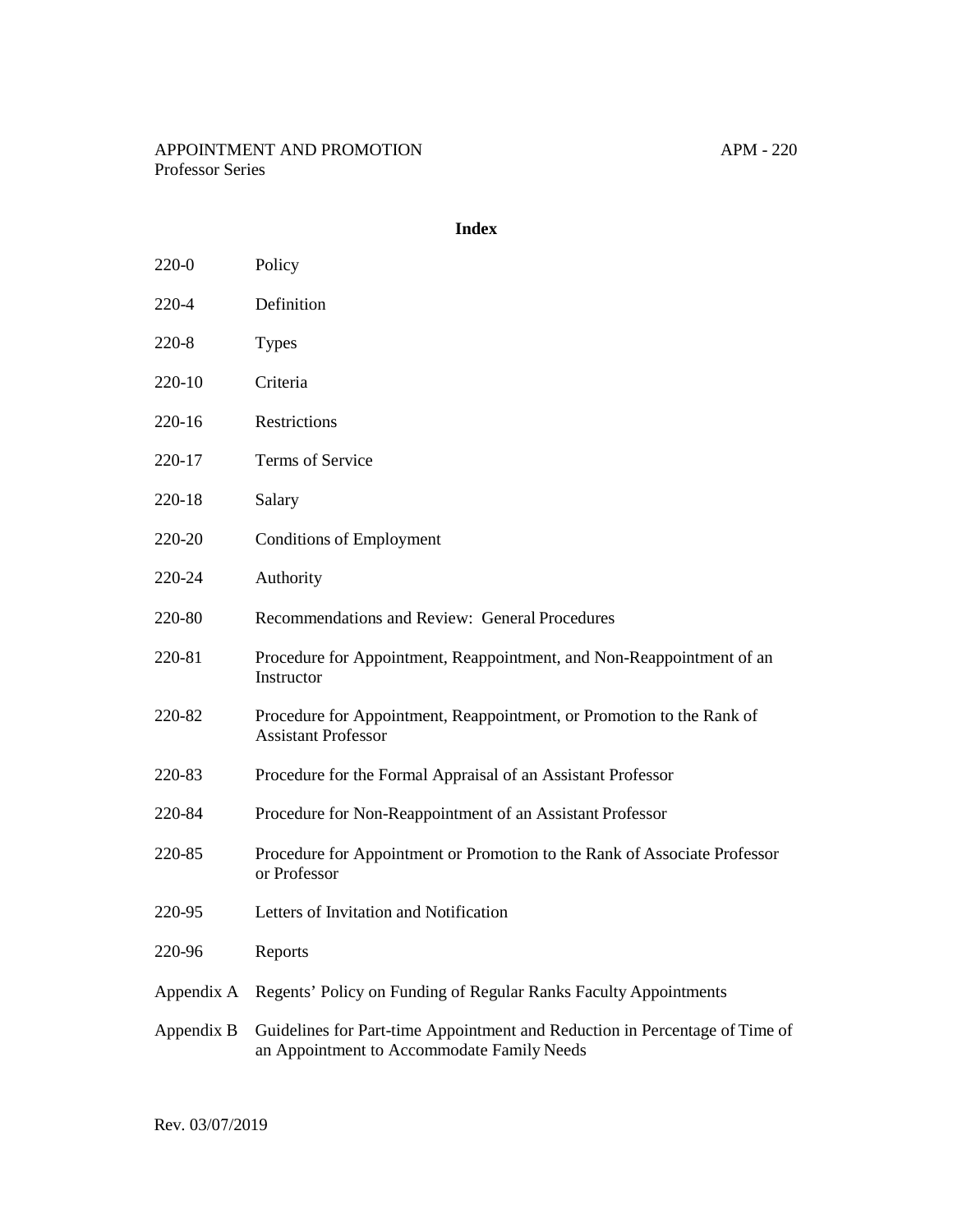### 220-0 **Policy**

The policy on appointments in the Professor series is found in the Regents' Policy on Funding of Regular Ranks Faculty Appointments, approved on November 19, 1971, and amended on September 22, 2005, quoted in part below:

Appointments in the Professor Series are for duty in departments of Instruction and Research, or in equivalent administrative units (e.g., colleges and divisions) with combined instruction and research functions. Any exception to this rule must be approved by the President.

(The full text of this Regents' policy is set forth in APM - 220, Appendix A.)

## **220-4 Definition**

- a. The professorial series is used for appointees who are members of the faculty of an academic or professional college or school of the University who have instructional, as well as research, University, and public service responsibilities.
- b. Persons appointed to titles in the Professor series form the "regular ranks" faculty of the University. This series is distinct from the following series:

Acting Professor series Adjunct Professor series Health Sciences Clinical Professor series Professor in Residence series Visiting Professor series Professor of Clinical series

### **220-8 Types**

- a. Titles (and ranks) in the Professor series are:
	- (1) Instructor
	- (2) Assistant Professor
	- (3) Associate Professor
	- (4) Professor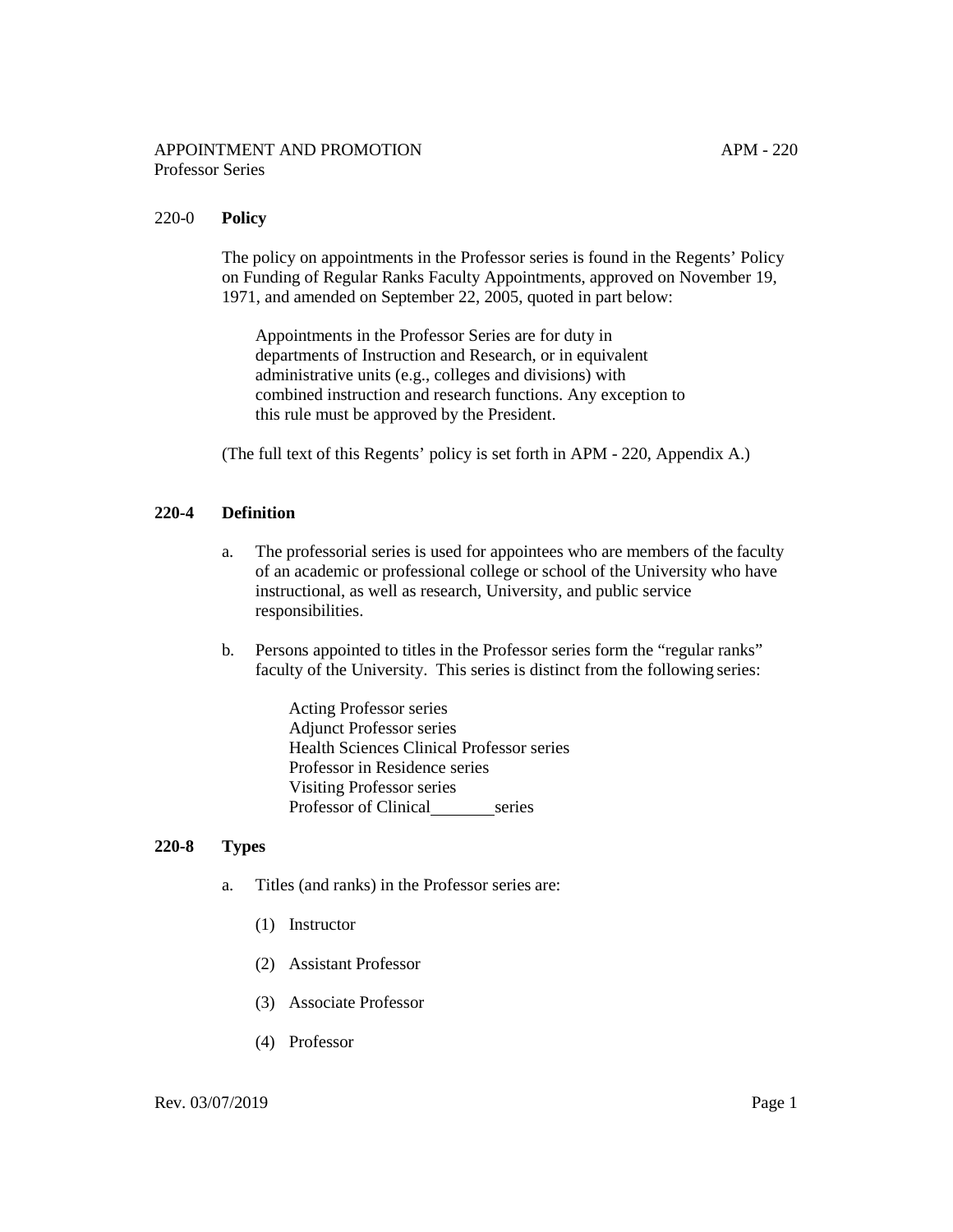- b. An *appointment* (as distinguished from a promotion) occurs when a person is employed in one of the four ranks above, if the individual's immediately previous status was:
	- (1) not in the employ of the University; or
	- (2) in the employ of the University but not with a title in this series.
- c. A *promotion* is an advancement from one rank to a higher rank within this series, usually the next rank as listed above. A change from a title in another series to a title in this series (possibly involving an increase in salary) is not defined as a promotion or merit increase, but as an appointment.
- d. A *merit increase* is an advancement in salary step or to an above-scale salary rate without change of rank and is dealt with in [APM - 610.](http://www.ucop.edu/academic-personnel-programs/_files/apm/apm-610.pdf)
- e. The term *reappointment* is used for the renewal of a previous appointment immediately following the ending of the previous appointment in this series. A reappointment may or may not be accompanied by a promotion or merit increase.

#### **220-10 Criteria**

A candidate for appointment, merit increase, or promotion in this series shall be judged by the following criteria:

- a. Teaching
- b. Research and creative work
- c. Professional competence and activity
- d. University and public service

An explanation of these criteria is set forth in the Instructions to Review and Appraisal Committees (see [APM - 210-1\)](http://www.ucop.edu/academic-personnel-programs/_files/apm/apm-210.pdf) as issued by the President.

Appointment to a part-time position with a title in this series shall require the same qualifications as for a full-time appointment, provided, however, that in the case of an appointment on either a full-time or part-time basis of one who has previously served elsewhere as a faculty member on a part-time basis, the principles expressed in the following paragraph shall apply in evaluating the candidate.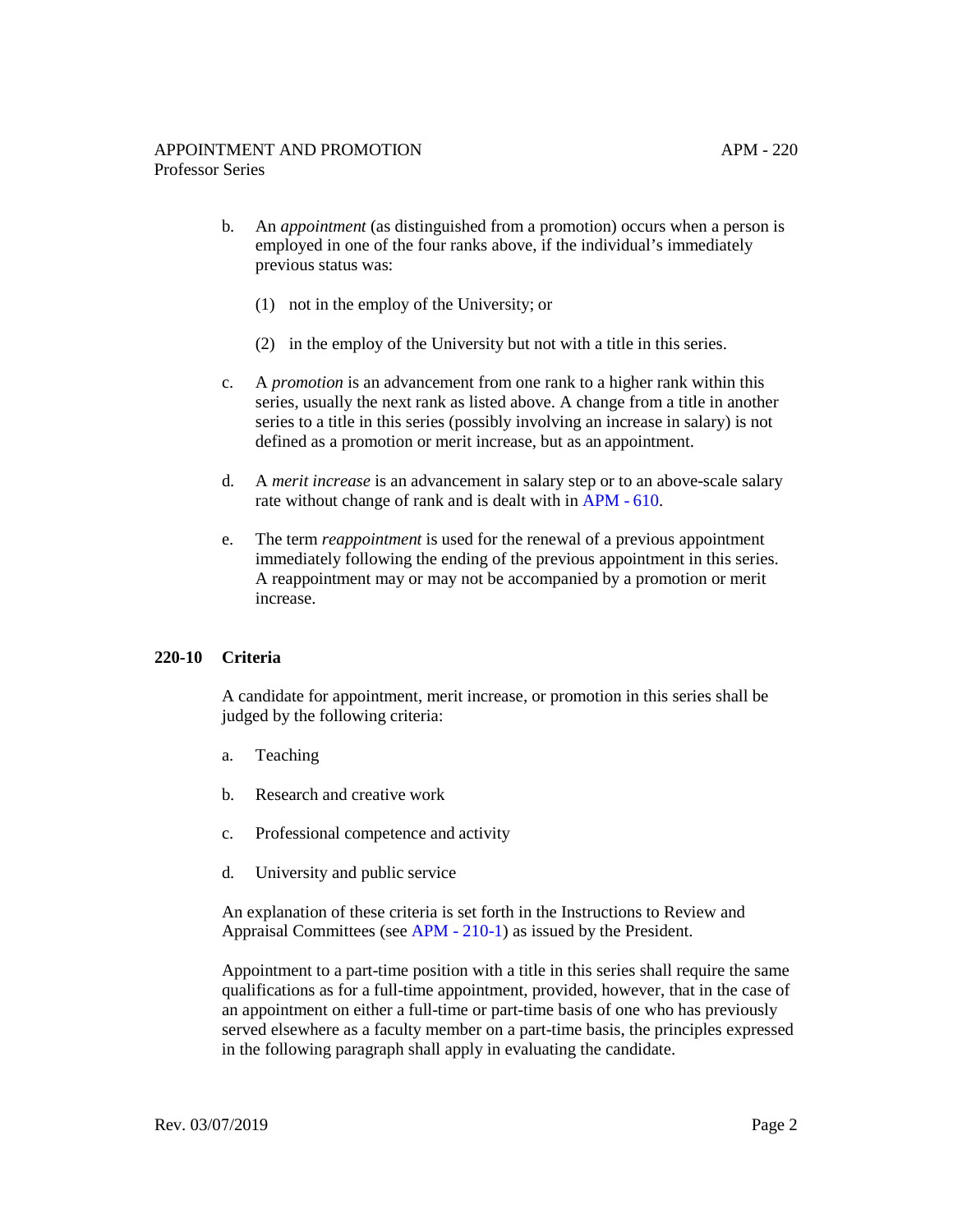Advancement of a part-time appointee with a title in this series shall depend on quality of performance at a level of distinction comparable to that demanded of a full-time appointee, although, when circumstances warrant, a lesser rate of scholarly accomplishment or an extended time frame for review will be acceptable. For appointees at the Assistant level, the eight-year limitation of service [\(APM - 133\)](http://ucop.edu/academic-personnel-programs/_files/apm/apm-133.pdf) still applies. Teaching assignments and departmental, committee, and other service are to be kept in proportion to the percentage of time of the assignment, but the same quality of performance is expected as for a full-time appointee. For guidelines on part-time appointments to accommodate family needs, see APM - 220, Appendix B.

## **220-16 Restrictions**

The following restrictions apply to use of titles in this series:

- a. An appointment or reappointment to the title Instructor or Assistant Professor must be for a specified term and may not be for an "indefinite" period.
- b. "It is the policy of the University of California that no appointment shall be made to a title in the Professor Series (i.e., to any of the titles Instructor, Assistant Professor, Associate Professor, and Professor) unless there is an appropriately budgeted provision for the appointment." The foregoing is a quotation from the Regents' Policy on Funding of Regular Ranks Faculty Appointments, approved on November 19, 1971, and amended on September 22, 2005. This same Regental policy statement authorizes the President to make certain specified exceptions. The full text of this statement which includes the listing of the permissible exceptions is set forth in APM - 220, Appendix A.
- c. An appointment is normally for full-time service to the University under the title in question, although there may subsequently be a temporary reduction in the percentage of time of the appointment by agreement between the appointee and the University. Full-time appointees with a temporary reduction in the percentage of time of an appointment will return to full-time service at the end of the agreed-upon period of temporary reduction. The period of temporary reduction in percentage of time of an appointment shall be set forth in a memorandum of understanding (see APM - 220-16-d) and may be shortened or extended by written agreement between the appointee and the University. Members of the Health Sciences Compensation Plan who reduce the percentage of their appointment remain under the same terms of the Plan during the period that their appointment is reduced (see [APM - 670\)](http://ucop.edu/academic-personnel-programs/_files/apm/apm-670.pdf).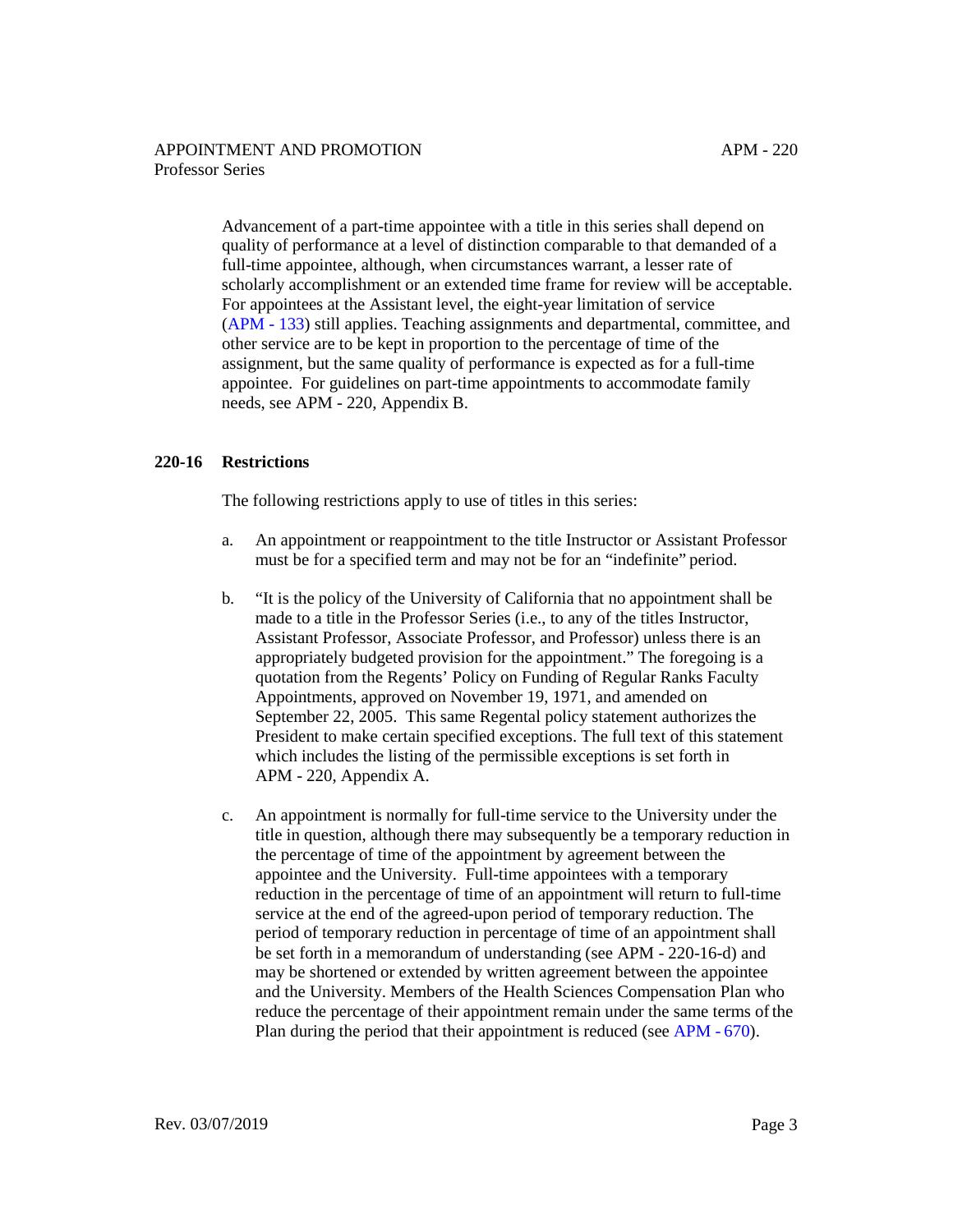d. An initial appointment for less than full-time service with a title in this series may be authorized under appropriate circumstances, provided that the Chancellor specifically approves the arrangement as being in the best interests of the University. Such part-time appointments will ordinarily be limited to cases in which the professional commitment is to the University. In the rare case of a part-time appointment of an individual with a professional commitment other than the one to the University, the Chancellor must be assured that the appointee will fulfill all the obligations entailed in the University appointment.

When an appointment for less than full-time service is approved, the University is not obligated to increase the percentage of time of the appointment, even if the appointee and the department should desire such an increase in the future.

An initial part-time appointment to the rank of Associate Professor or Professor or subsequent promotion to one of these ranks on a part-time basis shall be subject to the provisions which apply in the case of a full-time appointment; and the appointee shall execute a memorandum of understanding agreeing that the tenure status and other benefits of the appointment as described below are limited to the specified percentage of time. The memorandum of understanding also shall specify expectations as to workload, productivity, reviews, and any other applicable conditions of the appointment. A copy of the memorandum of understanding should be included in the personnel review file.

The memorandum of understanding shall be set forth in a letter from the Chancellor advising the individual that the part-time appointment is subject to the specific understanding that there are no implied rights to a full-time tenure appointment; and, further, that the rate at which credit for University service accrues for various University fringe and retirement benefits as well asrelated academic privileges will likewise be affected. The individual shall be asked to sign and return a copy of such letter to indicate consent.

A voluntary permanent part-time appointment or a voluntary temporary reduction by an appointee in the percentage of time of the appointment shall be subject to the same restrictions stipulated above for an initial part-time appointment.

In addition, a permanent change to a part-time appointment, or a temporary reduction in percentage of time of a full-time appointment, may be granted to accommodate family needs as defined in [APM - 760.](http://ucop.edu/academic-personnel-programs/_files/apm/apm-760.pdf) For guidelines on parttime appointments and reduction in time of appointment to accommodate family needs, see APM - 220, Appendix B.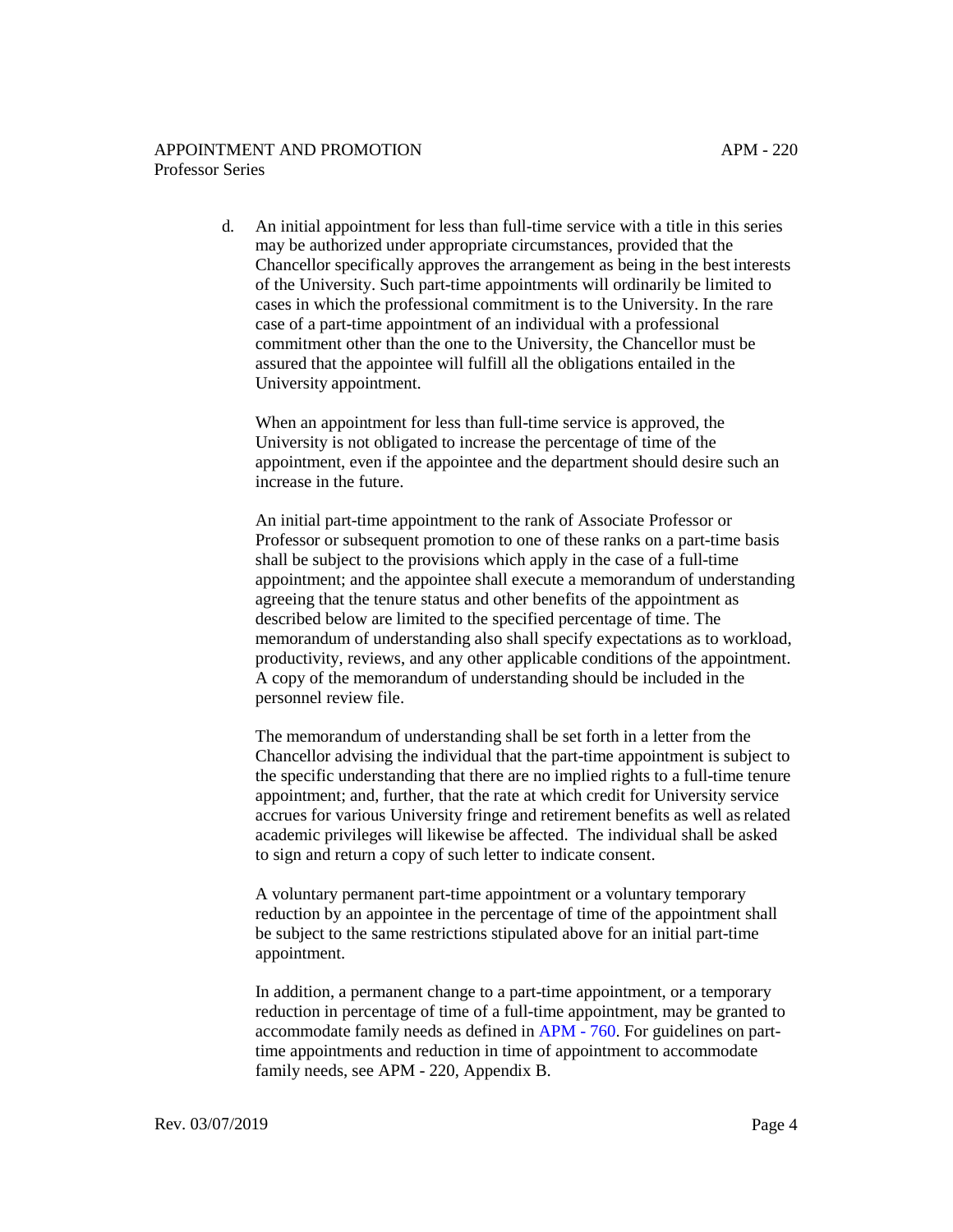Membership and voting privileges in the Academic Senate for part-time appointees to this series are the same as for full-time appointees.

e. Promotions and merit increases may be made only within the limits of available funds.

#### **220-17 Terms of Service**

#### **a. Instructor**

An appointment is limited to a maximum of a one-year term. The appointment may be made for a shorter term. Reappointment for one additional term of not more than one year may be approved. The total University service as Instructor may not exceed two years.

#### **b. Assistant Professor**

Each appointment and reappointment is limited to a maximum term of two years. The total University service with this and certain other titles (see [APM - 133-0-a and 133-0-b\)](http://www.ucop.edu/academic-personnel-programs/_files/apm/apm-133.pdf) may not exceed eight years except as provided in [APM - 133-12-b and 133-12-c.](http://ucop.edu/academic-personnel-programs/_files/apm/apm-133.pdf)

The appointment or reappointment of an Assistant Professor may be for a period of less than two years only under the following circumstances.

- (1) An appointment or reappointment with an effective date other than July 1 shall normally end on the second June 30 following.
- (2) A promotion or merit increase may become effective before the end of a two-year term, but such advancement shall mark the beginning of a new term of appointment.
- (3) When the status of an Acting or Visiting Assistant Professor is changed to Assistant Professor during a given year, the term of the new appointment shall normally end on the second June 30 following.
- (4) A terminal appointment for an Assistant Professor may be for a term of less than two years provided adequate notice has been given, as stipulated in APM - 220-20-c.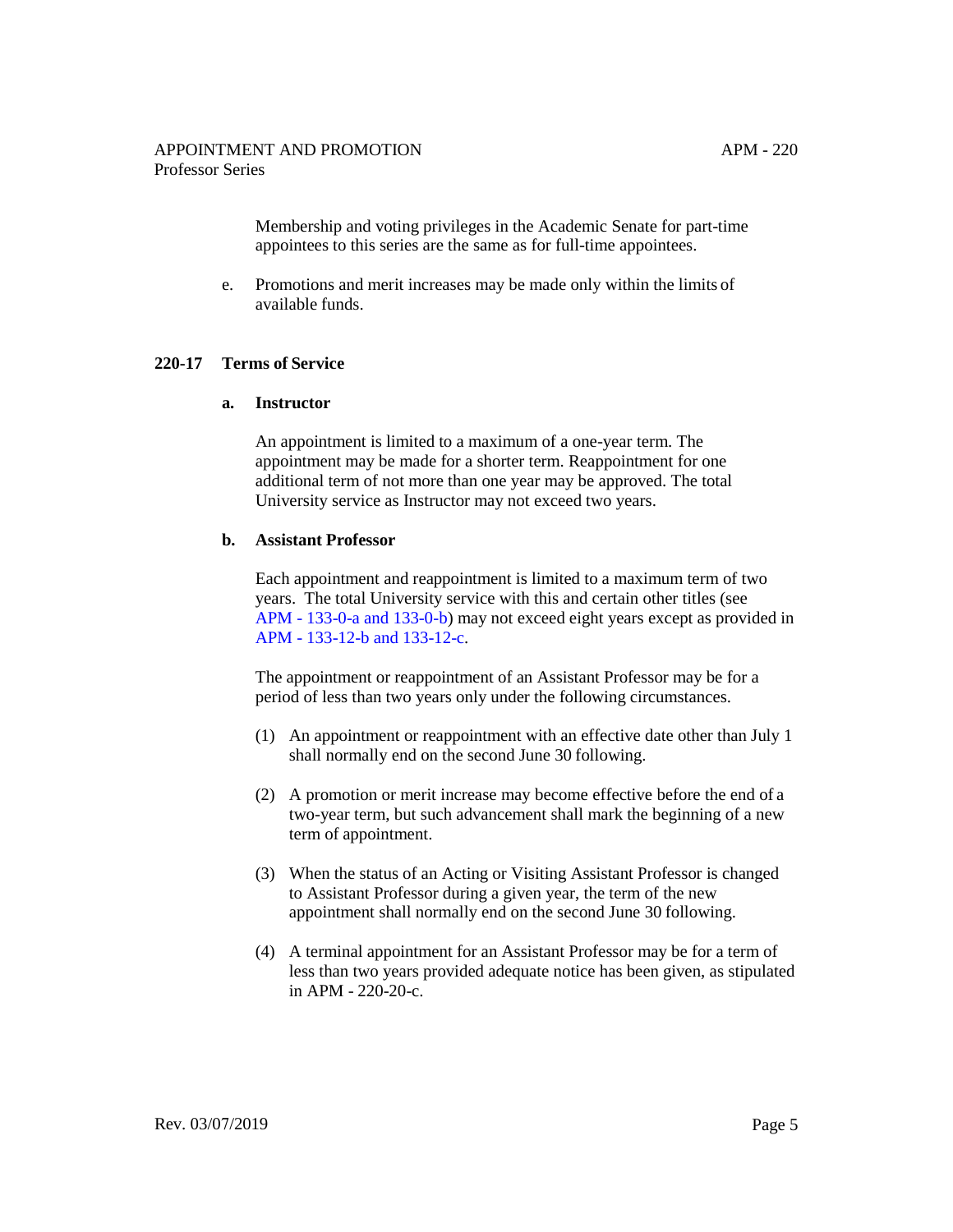### **c. Associate Professor and Professor**

(1) Section 103.9 of the Standing Orders of The Regents provides:

All appointments to the positions of Professor and Associate Professor and to positions of equivalent rank are continuous in tenure until terminated by retirement, demotion, or dismissal. The termination of a continuous tenure appointment or the termination of the appointment of any other member of the faculty before the expiration of the appointee's contract shall be only for good cause, after the opportunity for a hearing before the properly constituted advisory committee of the Academic Senate.

(2) The normal term of service as Associate Professor is six years, but there is no obligation on the part of the University to promote an Associate Professor to the rank of Professor solely on the basis of years of service at the lower rank. Accelerated promotion is possible if achievement is exceptional.

#### **d. Effective Date and Beginning Date of Service**

- (1) The effective date of an appointment is the initial date of the new status for payroll or other recordkeeping purposes and indicates the first day on which salary or change in rate of salary commences.
- (2) The effective date of a promotion or merit increase is normally July 1. However, exceptions may be approved by the Chancellor, subject to the provisions of APM - 220-24.
- (3) The beginning date of service for a new appointee or of service in a new status for a continuing appointee is the first day on which the individual is required to be on duty under the terms of the appointment or new status. This date may be different from the effective date for an academic-year appointee paid in twelve installments. For example, for a new appointee serving on a nine-month basis, the effective date of the appointment will normally be July 1 and the beginning date of service will normally be the first day of the Fall Quarter or Semester.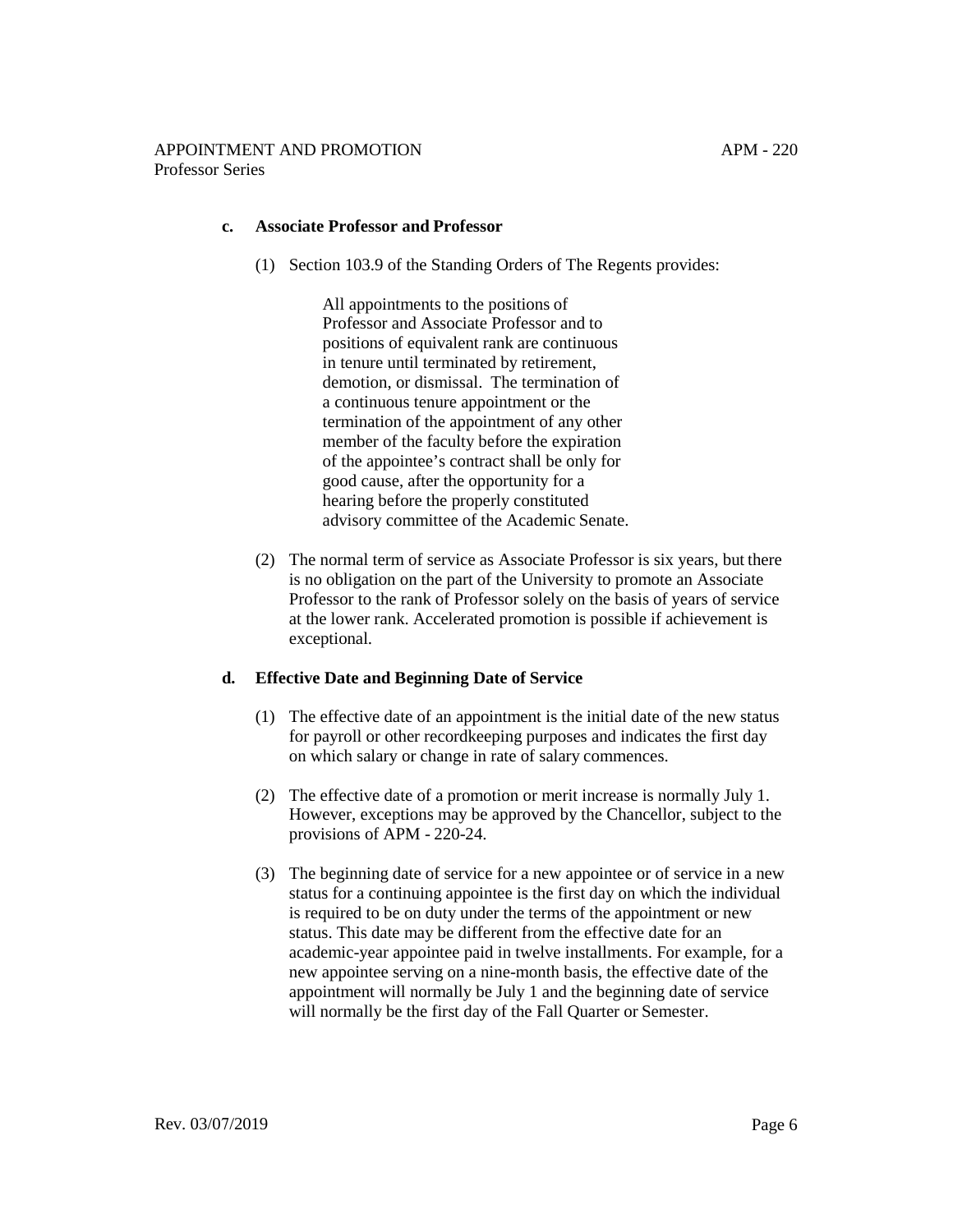## **220-18 Salary**

a. Authorized salary scales established for this series are issued by the Office of the President.

### **b. Normal Periods ofService**

The normal periods of service at rank and step in this series are shown in the published salary scales and are described below. Although these time periods indicate the usual intervals between advancements, they do not preclude more rapid advancement in the case of exceptional merit, or more gradual advancement when warranted. Personnel reviews that are deferred due to stopping the clock for reasons as defined in [APM - 133-17-g-i](http://www.ucop.edu/academic-personnel-programs/_files/apm/apm-133.pdf) or a family accommodation as defined in [APM - 760](http://www.ucop.edu/academic-personnel-programs/_files/apm/apm-760.pdf) should be treated procedurally in the same manner as personnel reviews conducted at the usual intervals. All evidence produced during the probationary period, including the period of the extension, counts in the evaluation of the candidate's review file. The file shall be evaluated without prejudice as if the work were done in the normal period of service and so stated in the department chair's letter.

- (1) Instructor: Service in the rank of Instructor is limited to two years.
- (2) Assistant Professor: The total period of University service in the title Assistant Professor, or in this and certain other titles [\(see APM - 133-0\)](http://www.ucop.edu/academic-personnel-programs/_files/apm/apm-133.pdf) shall not exceed eight years, except as provided in [APM - 133-12.](http://www.ucop.edu/academic-personnel-programs/_files/apm/apm-133.pdf) The normal period of service at a given step in this rank is two years. The first four steps in rank and corresponding salary levels are for normal use. Steps V and VI may be used in exceptional situations and with proper justification. Service at Assistant Professor, Step V, may be in lieu of service at Associate Professor, Step I, for which the published salary is slightly higher. Likewise, service at Assistant Professor, Step VI, may be in lieu of service at Associate Professor, Step II.

In those instances of service at Assistant Professor, Step V, followed by service at Associate Professor, Step I, the normal period of combined service with both titles at the steps indicated is two years. The same normal two-year period of combined service applies when service at Assistant Professor, Step VI, is followed by service at Associate Professor, Step II.

(3) Associate Professor: The normal period of service in rank of Associate Professor is six years. The normal period of service at any one of the first three steps of the rank is two years. Steps IV and V may be used in exceptional situations and with proper justification. Service at Associate Professor, Step IV, may be partly or entirely in lieu of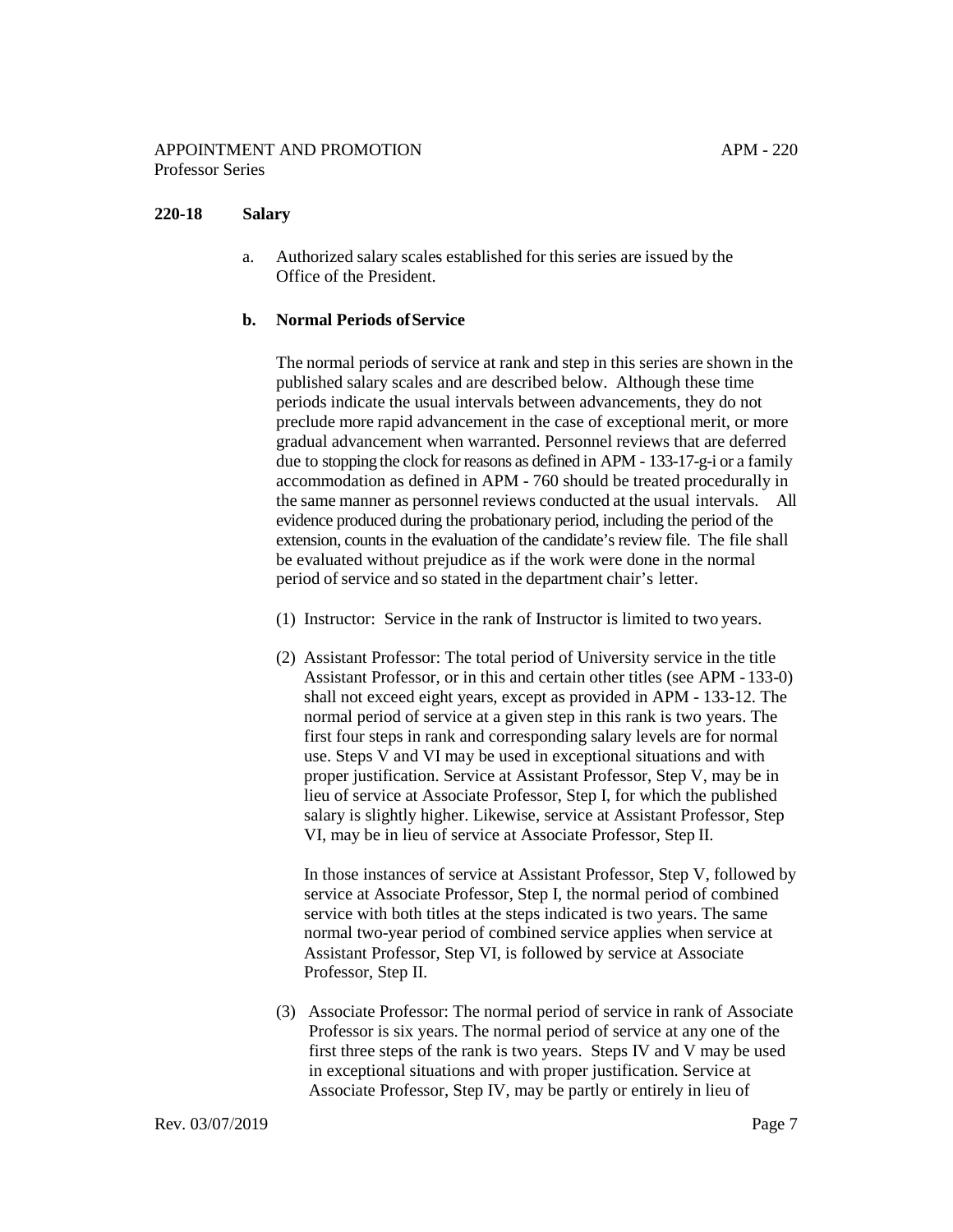#### Professor Series

service at Professor, Step I, for which the published salary is slightly higher.

Likewise, service at Associate Professor, Step V, may be partly or entirely in lieu of service at Professor, Step II.

The normal period of service at Associate Professor, Step IV, is three years if such service is fully in lieu of service as Professor, Step I. In those instances of service at Associate Professor, Step IV, followed by service at Professor, Step I, the normal period of combined service is three years. The situation for Associate Professor, Step V, and Professor, Step II, is exactly analogous to that for Associate Professor, Step IV, and Professor, Step I.

(4) Professor: The normal period of service at step is three years in each of the first four steps. Service at Step V may be of indefinite duration. Advancement to Step VI usually will not occur after less than three years of service at Step V. This involves an overall career review and will be granted on evidence of sustained and continuing excellence in each of the following three categories: (1) scholarship or creative achievement, (2) University teaching, and (3) service. Above and beyond that, great academic distinction, recognized nationally, will be required in scholarly or creative achievement or teaching. Service at Professor, Step VI or higher may be of indefinite duration. Advancement from Professor, Step VI to Step VII, from Step VII to Step VIII, and from Step VIII to Step IX usually will not occur after less than three years of service at the lower step, and will only be granted on evidence of continuing achievement at the level required for advancement to Step VI.

Those Professors who are on the special Law School scale that has nine steps for the range are subject to the same criteria as Professors as outlined above.

Advancement to an above-scale rank involves an overall career review and is reserved only for the most highly distinguished faculty (1) whose work of sustained and continuing excellence has attained national and international recognition and broad acclaim reflective of its significant impact; (2) whose University teaching performance is excellent; and (3) whose service is highly meritorious. Except in rare and compelling cases, advancement will not occur after less than four years at Step IX. Moreover, mere length of service and continued good performance at Step IX is not justification for further salary advancement. There must be demonstration of additional merit and distinction beyond the performance on which advancement to Step IX was based. A further merit increase in salary for a person already serving at an above-scale salary level must be justified by new evidence of merit and distinction.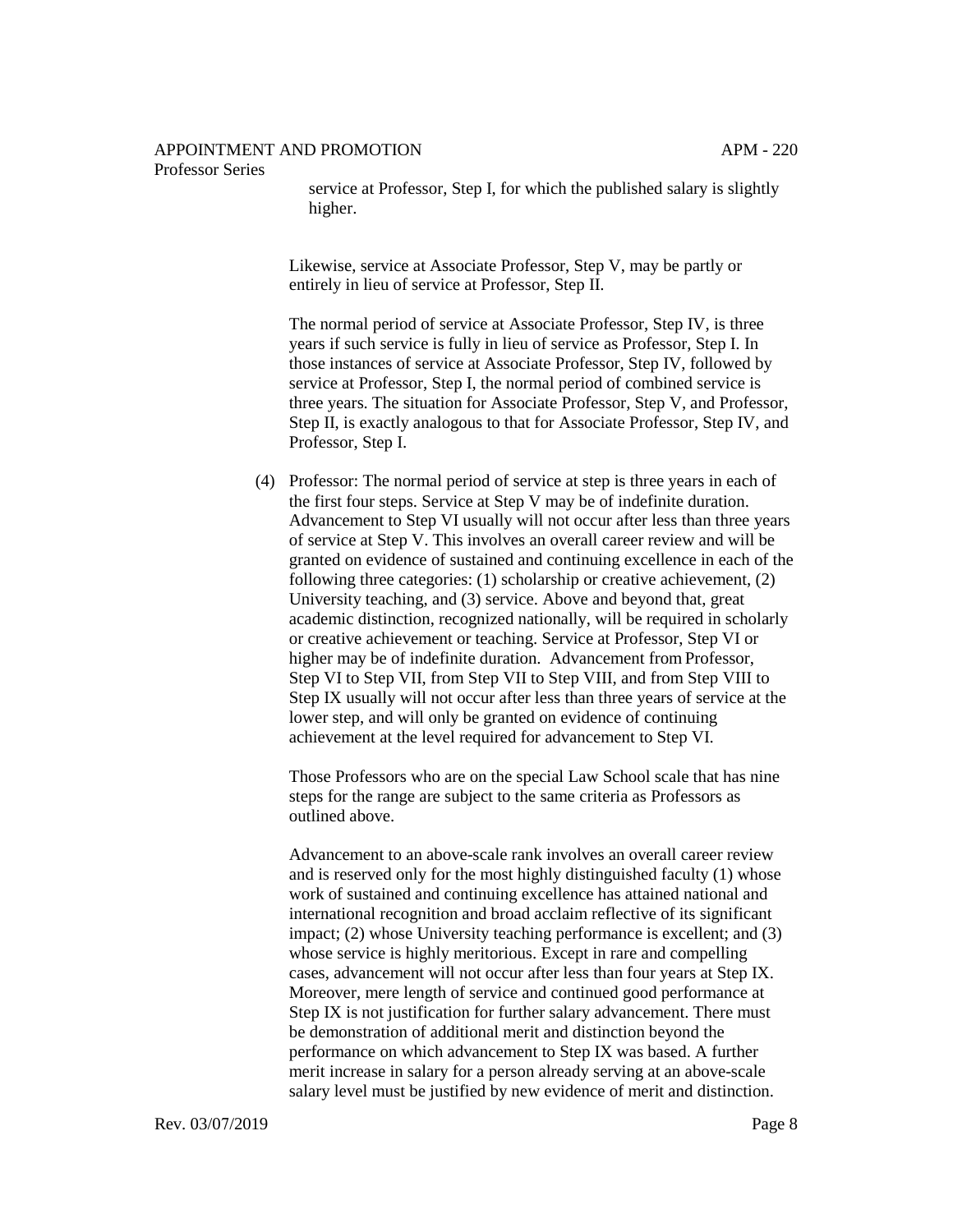### APPOINTMENT AND PROMOTION

#### Professor Series

Continued good service is not an adequate justification. Intervals between such salary increases may be indefinite, and only in the most superior cases where there is strong and compelling evidence will increases at intervals shorter than four years be approved.

## **220-20 Conditions of Employment**

a. Appointments to the ranks of Instructor and Assistant Professor are for stated terms. Continuance beyond such a term requires reappointment subject to the conditions stipulated in APM - 220-17 and [133-0.](http://ucop.edu/academic-personnel-programs/_files/apm/apm-133.pdf) The department chair shall so inform the appointee in writing.

The termination of the appointment of an Instructor or Assistant Professor before the expiration of the contract shall be only for good cause, after the opportunity for a hearing before the properly constituted advisory committee of the Academic Senate. (This is as stipulated in Section 103.9 of the Standing Orders of The Regents, which is quoted in APM - 220-17-c(1).)

- b. An appointee holding the rank of Assistant Professor is a candidate for reappointment, as well as merit increase and eventual promotion. However, there can be no assurance of such reappointment, merit increase, or promotion. Decisions about retention and advancement of the appointee are based on careful reviews of the appointee's progress, promise, and achievement and may be affected by fiscal and programmatic considerations. See APM - 220-80, 220-82, 220-83, 220-84, and 220-85 for details about the processes of review. Concerning fiscal or programmatic considerations, see APM - 220-84-d in particular.
- c. When an appointment as Instructor or Assistant Professor is not to be renewed, written notice shall be given by the Chancellor in advance of the expiration date in accordance with the following schedule:
	- (1) With less than one year of University service by the end of the current period of appointment: at least a four-month notice.
	- (2) With at least one complete year of service and not more than two years of University service by the end of the current period of appointment: at least a six-month notice.
	- (3) With more than two years of University service by the end of the current period of appointment: at least a twelve-month notice.

The Chancellor shall retain in the files a copy of the notice letter.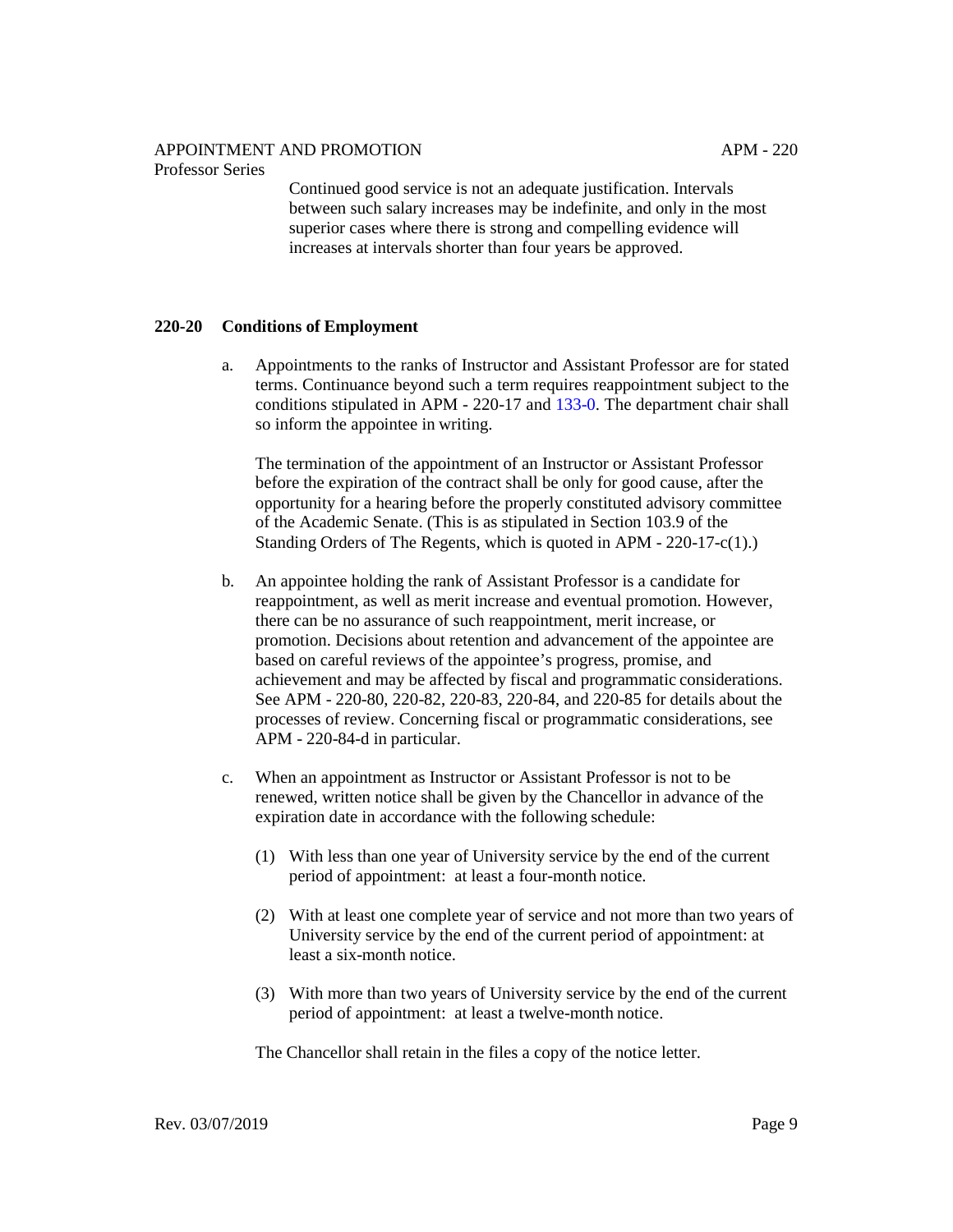- d. Appointments to the ranks of Associate Professor and Professor are continuous in tenure, subject to the specifications of Section 103.9 of the Standing Orders of The Regents, which is quoted in APM - 220-17-c(1).
- e. Section 105.1 of the Standing Orders of The Regents provides that membership in the Academic Senate is acquired by appointment to a title in this series but that Instructors of less than two years of service shall not be entitled to vote.
- f. For eligibility for reimbursement for certain expenses, see [APM 550](http://ucop.edu/academic-personnel-programs/_files/apm/apm-550.pdf) (moving expenses for intercampus transfer), [560](http://ucop.edu/academic-personnel-programs/_files/apm/apm-560.pdf) (removal expenses), and [570](http://ucop.edu/academic-personnel-programs/_files/apm/apm-570.pdf) (travel expenses).
- g. For sabbatical leave privileges, see [APM 740.](http://ucop.edu/academic-personnel-programs/_files/apm/apm-740.pdf)

## **220-24 Authority**

Authority to approve appointments, reappointments, merit increases, and promotions to titles in this series is as follows:

#### **a. Instructor and Assistant Professor**

The Chancellor, after appropriate review. (See also APM - 220-81 and 220-82.)

## **b. Associate Professor and Professor**

The Chancellor, after appropriate review (see APM - 220-85).

## **c. Professor at an Above-Scale Salary**

The Chancellor, after appropriate review, has authority to approve above-scale salaries up to and including the Regental compensation threshold. For salaries beyond the Regental compensation threshold, authority rests with The Regents on recommendation of the President, after appropriate review and as prescribed in Section 101.2(a)(1) of the Standing Orders of The Regents. (See also APM - 220-85.)

#### **d. Appointments Following Retirement**

The Chancellor, after appropriate review. (See Section 103.6 of the Standing Orders of The Regents.)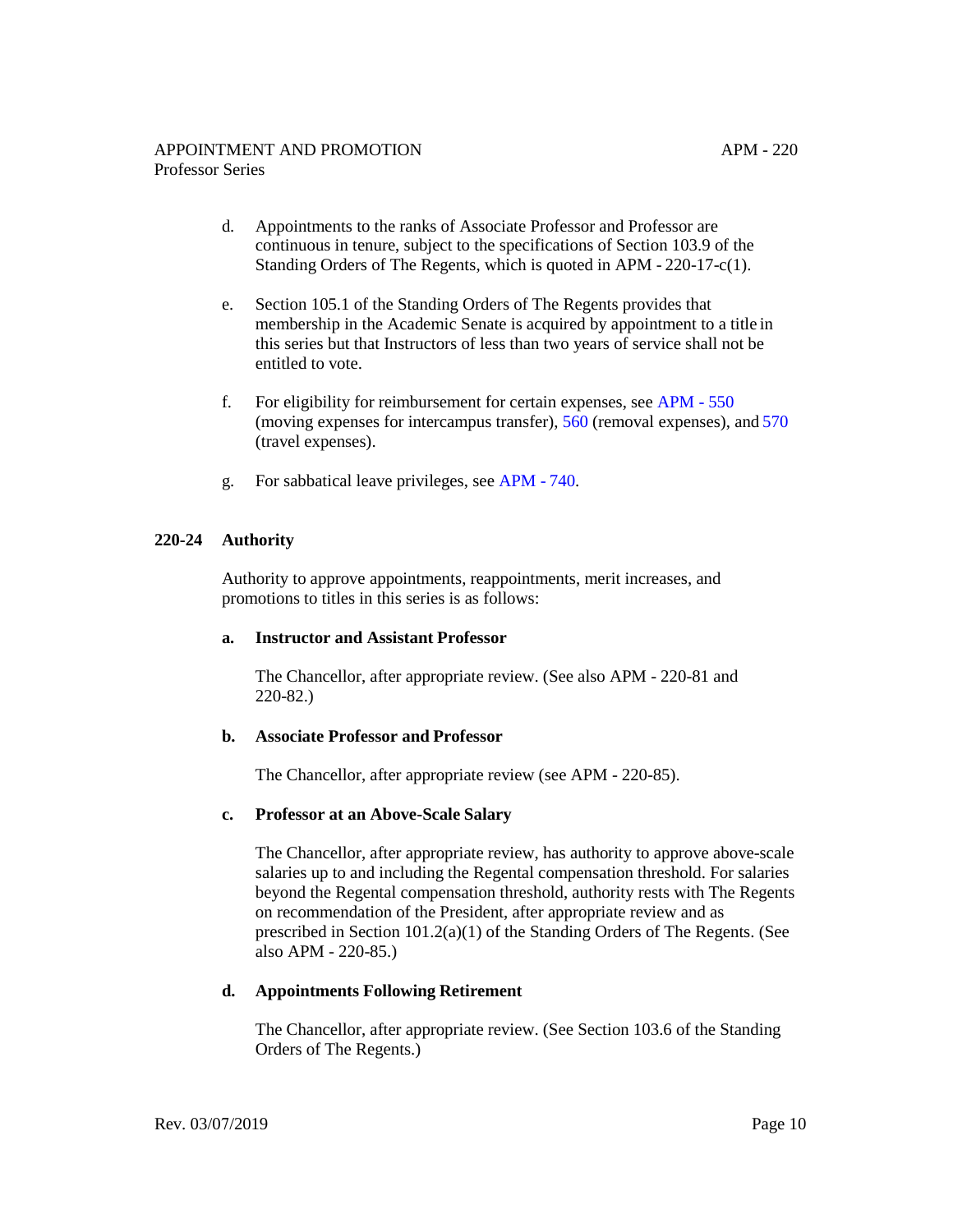## **220-80 Recommendations and Review: General Procedures**

The statements in this section set forth general procedures applicable in circumstances described in each of the five following sections (APM - 220-81 through 220-85).

- a. Formal considerations of appointments and reappointments, merit increases, appraisals, non-reappointments, and promotions are normally initiated by the department chair, after appropriate consultation with members of the departmental faculty. For actions affecting the chair, the vice chair, the Dean or Provost, or an appropriate officer may take the initiative.
- b. The department chair is responsible for making certain that within the department there is an annual review of the status and performance of each faculty member in the department. Cases of possible eligibility for merit increase or promotion shall be examined. Likewise, cases of unsatisfactory performance and of less than desirable excellence shall be examined. Special attention shall be given to ending dates of all appointments of Instructors and Assistant Professors, to provisions governing notices not to reappoint, and to procedures for formal appraisal of Assistant Professors.

For the more substantive review of each faculty member at least every five years, see [APM - 200-0.](http://ucop.edu/academic-personnel-programs/_files/apm/apm-200.pdf)

 $c<sup>1</sup>$  Early in the course of a personnel review, before departmental consideration of a case, the chair2 shall notify the candidate of the impending review and in one or more conferences with the candidate make certain that the candidate is adequately informed about the entire review process and is given the appropriate opportunity to ask questions, to supply pertinent information and evidence to be used in the review, and, where relevant, to suggest names of persons to be solicited for letters of evaluation. Each campus shall develop

 $2$ The Chancellor may designate another administrative officer to perform any or all of the functions assigned in this and following sections to the chair.

<sup>&</sup>lt;sup>1</sup>The provisions of APM - 220-80-c, 220-80-d, 220-80-e, 220-80-h, 220-80-i, 220-80-j, and 220-84-b, modified as appropriate, apply to the following series: Professor, Professor in Residence, Acting Professor, Adjunct Professor, Visiting Professor, Clinical Professor, University Professor, Professor of Clinical , Agronomist, Astronomer, Lecturer, Lecturer with Potential Security of Employment, Lecturer with Security of Employment, Senior Lecturer, Senior Lecturer with Security of Employment, Professional Research, Specialist, Cooperative Extension Advisor, Specialist in Cooperative Extension, Supervisor of Physical Education, Librarian.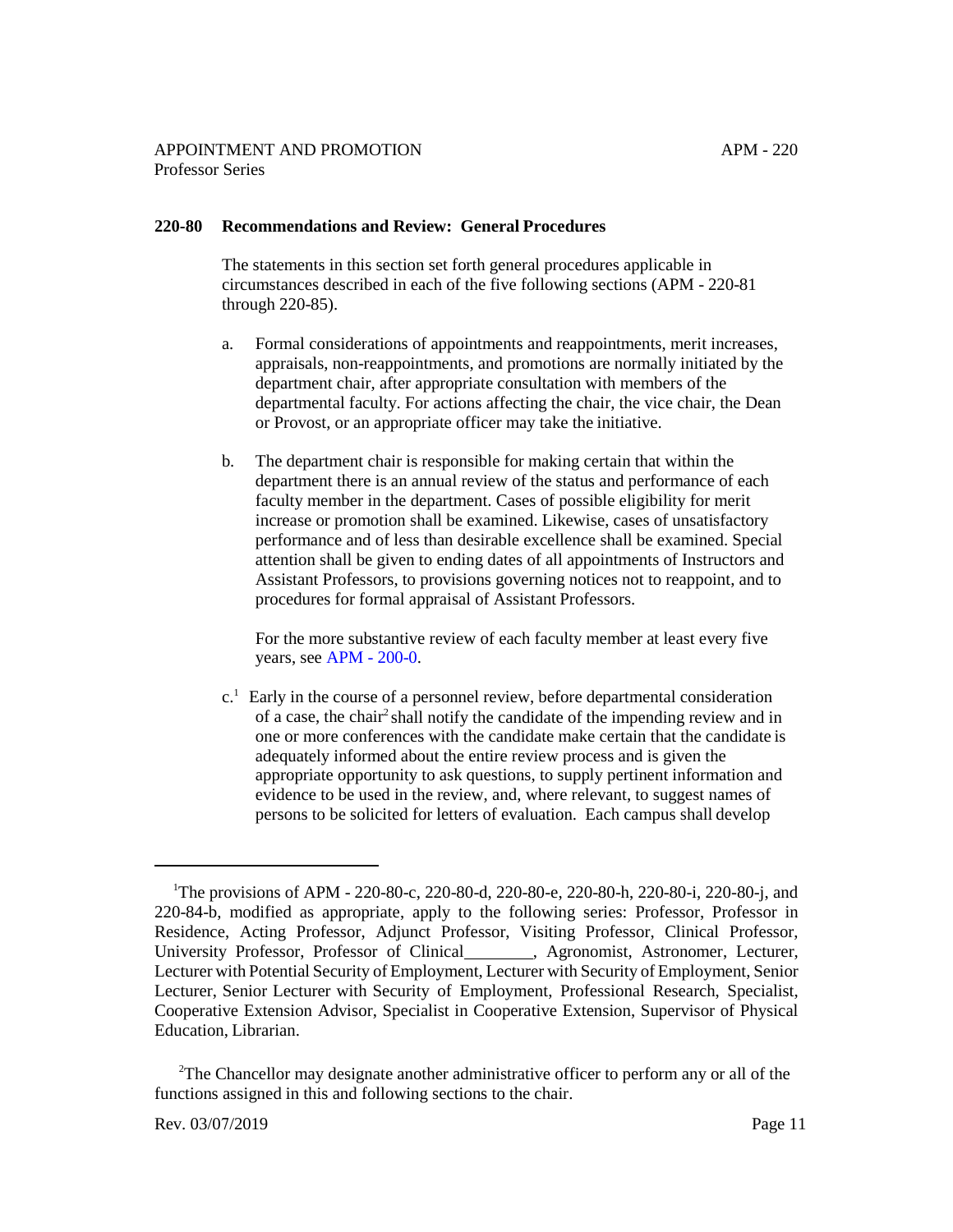guidelines and checklists to instruct chairs about their duties and responsibilities in connection with personnel reviews. The chair has an obligation to consider the interests of both the candidate and the University, and to see to it that the departmental review is fair to the candidate and rigorous in maintaining University standards.

The candidate should be made aware of [APM - 210-1](http://ucop.edu/academic-personnel-programs/_files/apm/apm-210.pdf) and 220, of the University's policies about academic personnel records [\(APM - 160\)](http://ucop.edu/academic-personnel-programs/_files/apm/apm-160.pdf), and of the candidate's rights to make any desired addition to the personnel review file. The chair should be helpful in responding to the candidate's questions and in considering whether additions to the file by the candidate are needed. In accordance with established policy applicable to the personnel action under consideration, the chair shall solicit letters of evaluation of the candidate from qualified persons, including a reasonable number of persons nominated by the candidate. All such letters received shall be included in the file; unsolicited letters that are used shall also be included in the file. In soliciting or receiving unsolicited letters of evaluation, the chair should include, attach or send a statement regarding the confidentiality of such letters. The Provost and Senior Vice President—Academic Affairs shall issue guidelines for the contents of statements.

The candidate may provide in writing to the chair names of persons who, in the view of the candidate, for reasons set forth, might not objectively evaluate the candidate's qualifications or performance. Any such statement provided by the candidate shall be included in the personnel review file.

- d. Before the departmental recommendation is determined, the chair shall provide the candidate the opportunity to inspect all documents in the personnel review file other than confidential academic review records (as defined in [APM - 160-](http://ucop.edu/academic-personnel-programs/_files/apm/apm-160.pdf)  $20-b(1)$ ), and shall provide to the candidate upon request a redacted copy (as defined in  $APM - 160-20-c(4)$  of the confidential academic review records in the file. The candidate may submit for inclusion in the personnel review file a written statement in response to or commenting upon material in the file.
- e. The departmental recommendation is made in accordance with the procedural regulations of the Academic Senate and established governance practices of the department. The chair initiates a personnel action for an appointment, promotion, merit increase, appraisal, reappointment, non-reappointment, or terminal appointment by addressing a letter setting forth the departmental recommendation to the Chancellor (or to the Dean, Provost, or Vice Chancellor, according to the applicable campus procedure). This departmental letter shall discuss the proposed personnel action in the light of the criteria set forth in APM - 220-10, and shall be accompanied by supporting evidence. The chair shall report the nature and extent of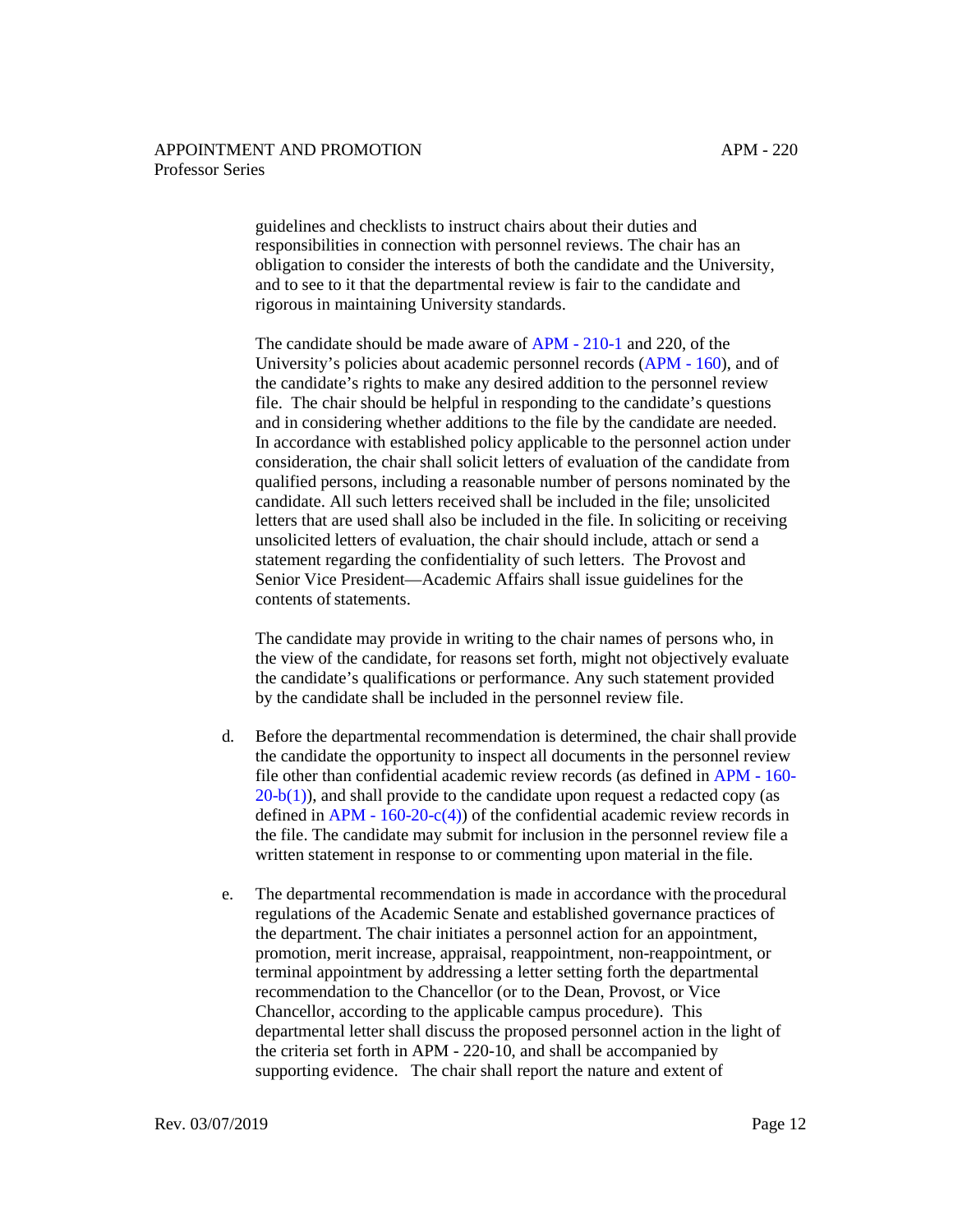consultation on the matter within the department (including any vote taken) and present any significant evidence and differences of opinion which would support a contrary recommendation. The chair should ensure that individuals who have provided confidential letters of evaluation are not identified in the departmental letter except by code. The department shall adopt procedures under which the letter setting forth the departmental recommendation shall be available, before being forwarded, for inspection by all those members of the department eligible to vote on the matter or by a designated committee or other group of such members. Pursuant to campus procedures, the chair may also, in a separate letter, make an independent evaluation and recommendation, which may differ from the departmental recommendation.

Before or at the time of forwarding the departmental letter and the personnel review file, the candidate shall be informed orally or, upon request, in writing of the departmental recommendation and of the substance of departmental evaluations under each of the applicable University criteria (teaching, research and creative work, professional competence and activity, and University and public service). If the chair provides this information to the candidate in writing, a copy of the written statement is to be included in the personnel review file. Upon request, the chair shall provide to the candidate a copy of the letter setting forth the departmental recommendation. As stated above, the identities of persons who were the sources of confidential documents are not to be disclosed in this letter. The candidate has the right to make a written comment on the departmental recommendation. The candidate should in such a case request a written statement from the chair as described above, and the candidate's comment shall be transmitted, at the option of the candidate, either to the chair, Dean, or Provost. This should be done within a time limit prescribed by the Chancellor. This written comment shall become part of the personnel review file as the review proceeds.

- f. The departmental recommendation and the accompanying file will be referred to one or more administrative officers (of a college, division, or school) and to the appropriate Academic Senate Committee (Committee on Academic Personnel or equivalent committee). For possible abbreviation of the review process, see APM - 220-80-k.
- g. The case may also be referred by the Chancellor to an *ad hoc* review committee. If such referral occurs, the review committee is appointed by the Chancellor or designated representative, upon nominations provided by the Committee on Academic Personnel. The members of the review committee will normally be of rank at least equal to that proposed for the individual to be reviewed. The Chancellor shall transmit to the review committee the recommendation file, including any information received subsequent to the department review, and a copy of the latest version of the President's *Instructions to Review and Appraisal Committees* (see [APM - 210-1\).](http://ucop.edu/academic-personnel-programs/_files/apm/apm-210.pdf)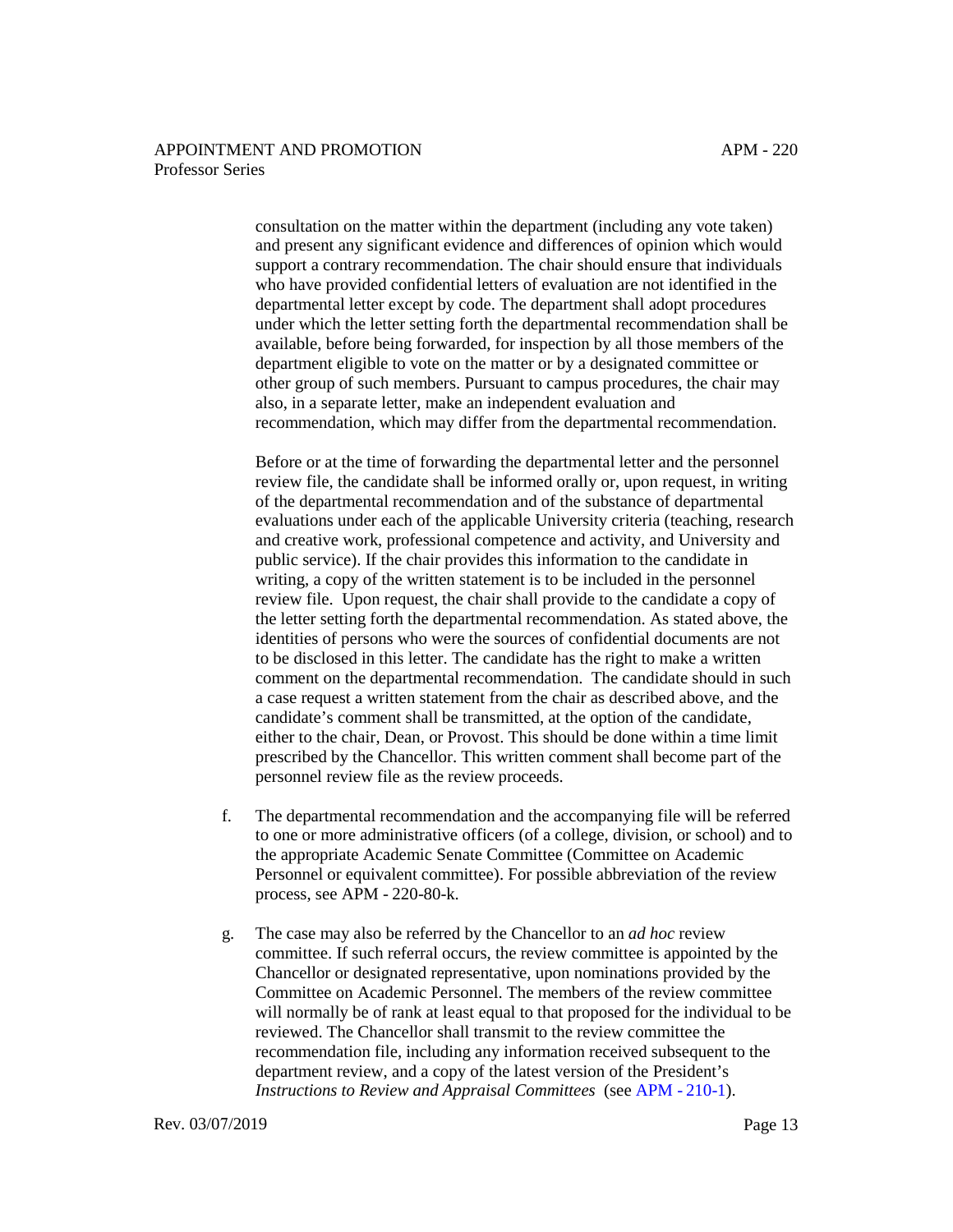APM - 220

In accordance with these instructions, taking into account all the available evidence, the review committee shall make its evaluation of the case and submit its recommendation to the Chancellor who thereupon forwards the report and accompanying file to the Committee on Academic Personnel. The latter committee, on the basis of all available evidence, submits a comprehensive report and recommendation to the Chancellor. The *ad hoc*  review committee and the Committee on Academic Personnel reports should not identify individuals who have provided confidential letters of evaluation except by code.

- h. If, during Academic Senate or administrative review of a departmental recommendation, the personnel review file is found to be incomplete or inadequate, additional information shall be solicited through the Chancellor's Office. Such new material shall be added to the personnel review file, and the department shall be invited to comment on the new material. The candidate shall be informed by the chair of the new material which has been added to the personnel review file (without disclosing the identities of sources of confidential academic review records), and may be provided access to the new material in accord with APM - 220-80-d. The candidate shall be provided the opportunity to make a written statement for inclusion in the personnel review file. The review shall then be based upon the personnel review file as augmented.
- i. After the final administrative decision has been communicated to the candidate, the candidate shall have the right, upon written request, to receive from the Chancellor, or other designated administrative officer, a written statement of the reasons for that decision, including a copy of non-confidential documents and a redacted copy of the confidential academic review records (as defined in  $APM - 160-20-b(1)$ ) in the personnel review file.
- j. If the Academic Vice Chancellor's (or designee's) preliminary assessment in a case of appointment, reappointment, formal appraisal, non-reappointment, or promotion is contrary to the recommendation of the department, Dean or Provost (or comparable officer), or the Committee on Academic Personnel, the Academic Vice Chancellor shall notify the Dean or Provost and the Committee on Academic Personnel, indicating the reasons and asking for any further information which might support a different decision. When additional information is furnished, the Dean or Provost and the Committee on Academic Personnel will be given opportunity to comment on the augmented file before the Chancellor makes the final decision.
- k. By agreement on procedures reached at the campus level between the Chancellor and the Committee on Academic Personnel, the review process may be abbreviated in certain cases. For example, the campus procedures may provide in certain situations for the omission of referral to an *ad hoc*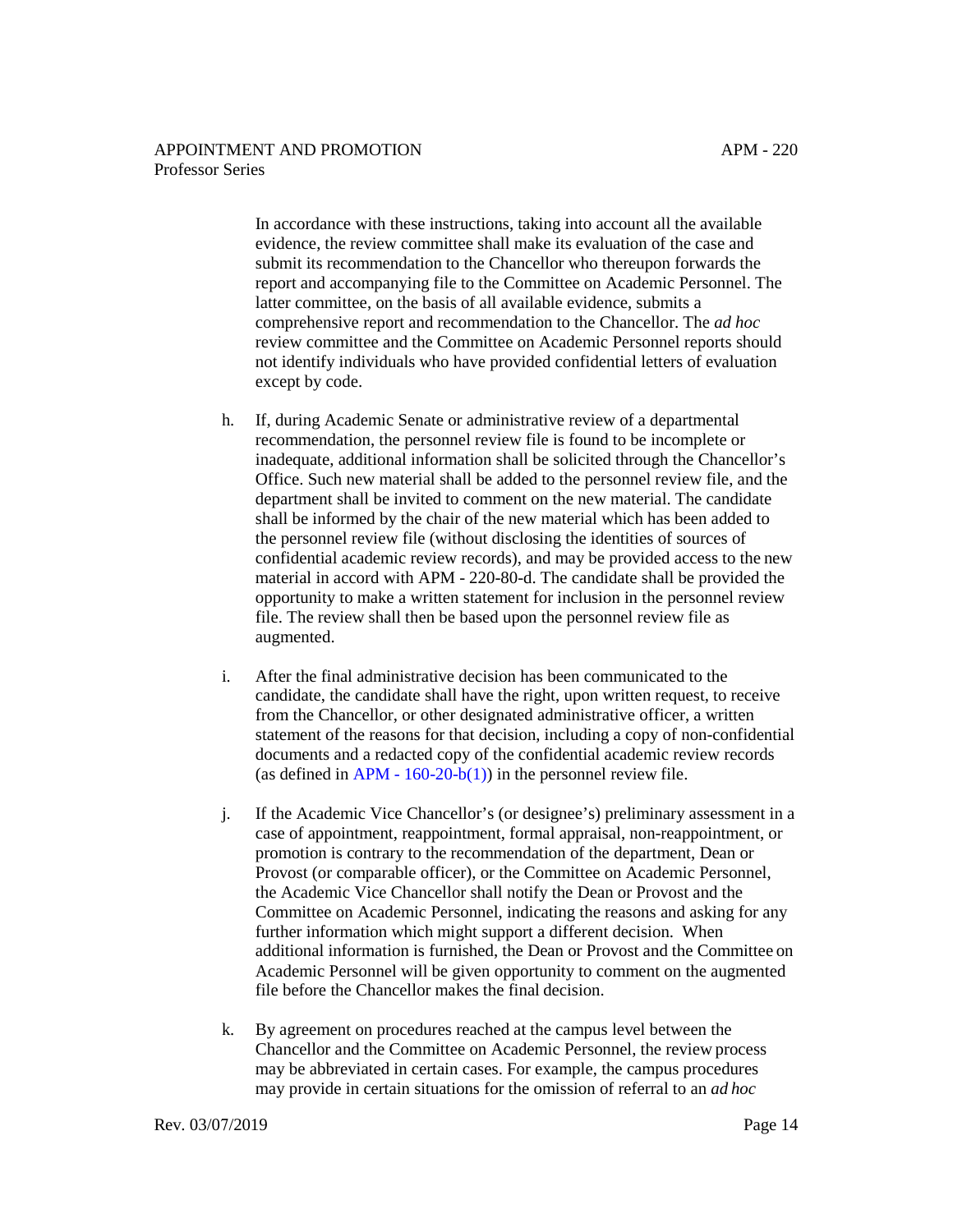review committee. Further, the Committee on Academic Personnel may waive its review in cases which are by agreement with the Chancellor regarded as particularly uncomplicated. An example of an action when one or both abbreviated procedures may be utilized is an advancement in step after a normal period of service in the previous step of the same rank as defined in APM - 220-18-b. Other examples are given in APM - 220-81 and 220-82. The Chancellor shall communicate the substance of the agreements on procedures to Deans or Provosts (or comparable officers) and department chairs.

l. At the San Diego and Santa Cruz campuses, where the administrative structures are significantly different from those on other campuses, the Chancellors shall establish in writing review procedures which are in principle equivalent to those described in this and other parts of APM - 220.

## **220-81 Procedure for Appointment, Reappointment, and Non-Reappointment of an Instructor**

The general rules of APM - 220-80 apply here. In addition:

- a. The Committee on Academic Personnel is not normally consulted about Instructor appointments or reappointments.
- b. Final decisions on appointment or reappointment are made by the Chancellor.
- c. The Chancellor shall give written notification to the candidate of the final decision to appoint, reappoint, or not to reappoint as Instructor. The ending date of an appointment or reappointment shall be clearly shown on the form that effects the action. In the event of non-reappointment, the provisions of APM - 220-20-c are applicable.
- d. The chair shall inform the Instructor in writing of the nature and conditions of the appointment, especially as set forth in APM - 220-17-a, 220-20-a, and 220-20-c.

### **220-82 Procedure for Appointment, Reappointment, or Promotion to the Rank of Assistant Professor**

The general rules of APM - 220-80 apply here. In addition:

a. The Committee on Academic Personnel shall be consulted in these cases, unless the Chancellor and the Committee on Academic Personnel have explicitly agreed to waive Committee on Academic Personnel review.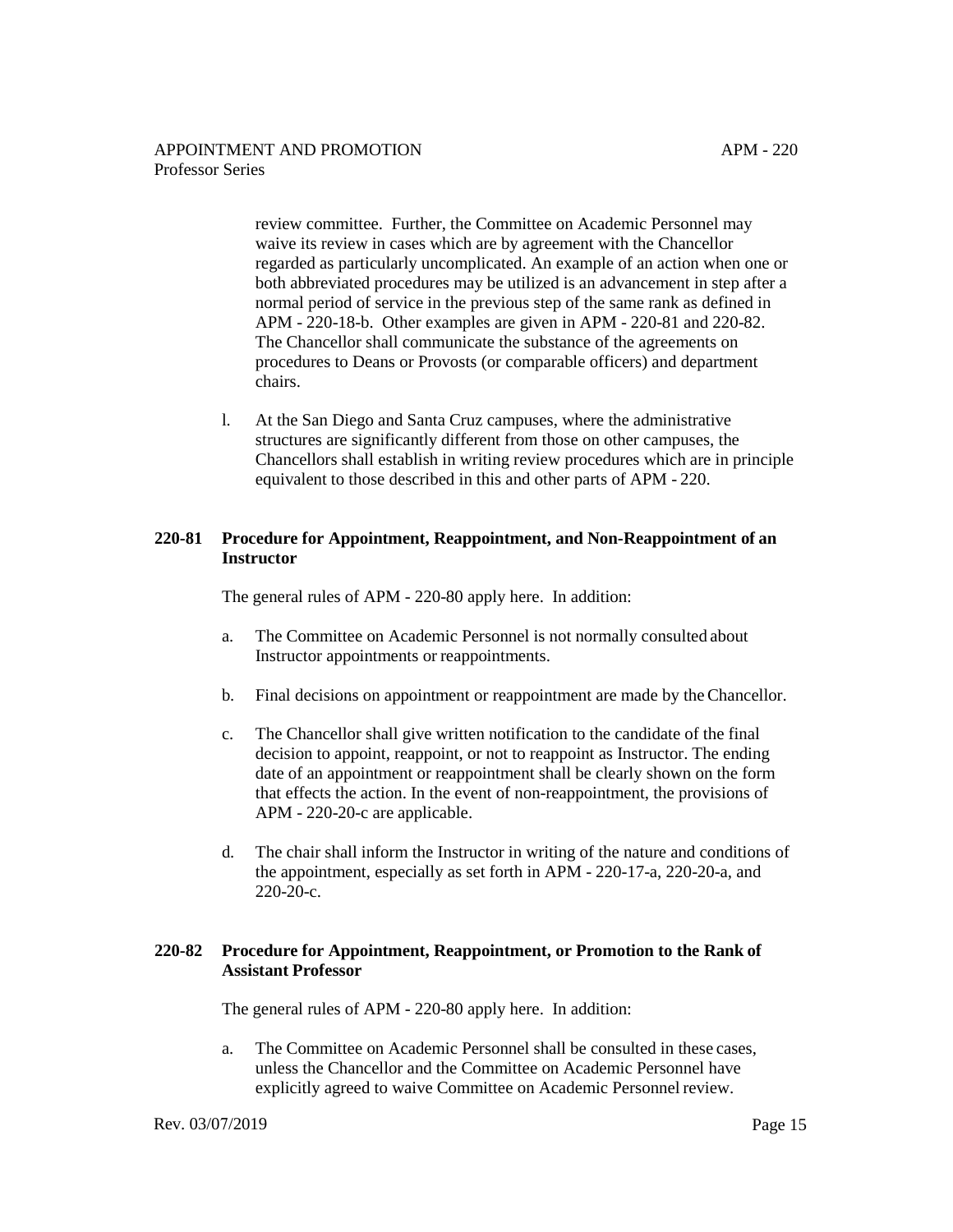A review committee shall be appointed if the Chancellor or the Committee on Academic Personnel requests it. On the basis of the recommendations and evidence provided and any additional information obtained, the review committee shall prepare and submit its comments and recommendation to the Chancellor.

- b. The final decision is made by the Chancellor. The Chancellor shall give written notification to the candidate of the final decision concerning the candidate's appointment, reappointment, or promotion. The ending date of an appointment or reappointment shall be clearly shown on the form that effects the action.
- c. The chair shall inform the Assistant Professor in writing of the nature and conditions of the appointment, especially as set forth in APM - 220-17-b, 220-20-a, -b, -c, and 220-82, -83, -84, and -85.

## **220-83 Procedure for the Formal Appraisal of an Assistant Professor**

Formal appraisals of Assistant Professors shall be made in order to arrive at preliminary assessments of the prospects of candidates for eventual promotion to tenure rank as well as to identify appointees whose records of performance and achievement are below the level of excellence desired for continued membership in the faculty.

The general rules of APM - 220-80 apply here. In addition:

a. Normally each Assistant Professor shall be appraised well in advance of possible promotion to tenure rank (at least two and one-half years before the anticipated effective date of the promotion). A case of initial appointment from outside the University, with anticipation of promotion within two or three years after appointment, obviously calls for an exception to the general rule. Each Assistant Professor shall be appraised no later than the first half of the appointee's sixth year of service in the University with the title Assistant Professor or with this title in combination with other titles as defined in [APM - 133-0-a and 133-0-b.](http://ucop.edu/academic-personnel-programs/_files/apm/apm-133.pdf) Earlier appraisals are permissible. Subject to these guidelines and restrictions, each Chancellor shall establish general schedules and rules for the timing of formal appraisals on the respective campus.

No formal appraisal is required if, prior to the normal occurrence of an appraisal, the Assistant Professor is being recommended for promotion to take effect within a year, has given written notice of resignation, or has been given written notice of non-reappointment.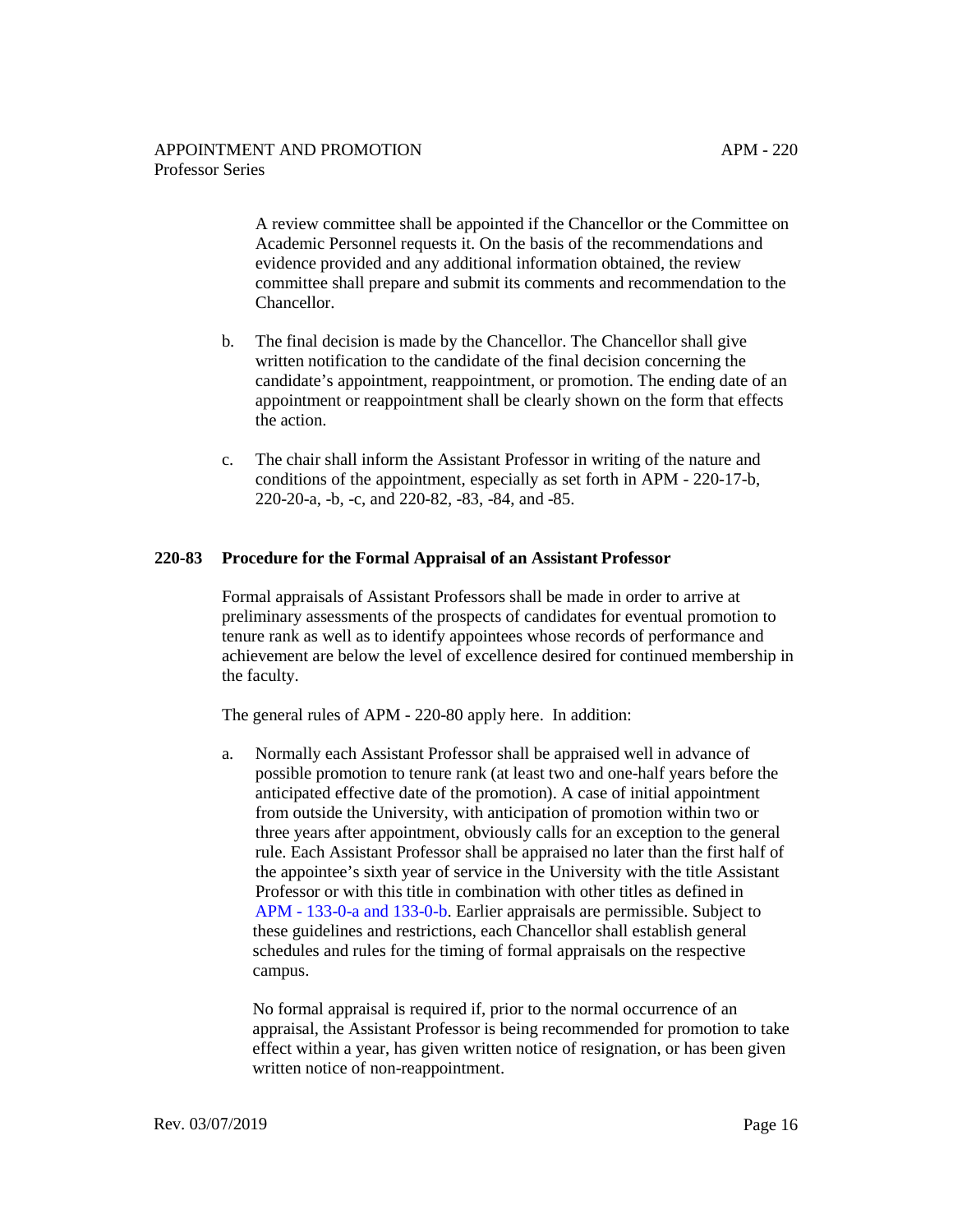b. Except in situations in which the Chancellor and the Committee on Academic Personnel have explicitly agreed to waive Committee on Academic Personnel review, the Committee on Academic Personnel shall be consulted in appraisals.

An *ad hoc* review committee shall be appointed if the Chancellor or the Committee on Academic Personnel requests it. On the basis of the study of the case, the review committee shall submit a report to the Chancellor stating whether or not, on the basis of all available information, there is evidence of achievement and promise sufficient to justify the Assistant Professor's continued candidacy for eventual promotion. If the committee finds that the evidence does not justify the continued candidacy, it shall recommend non-reappointment or terminal appointment consistent with the requirements of notice in APM - 220-20-c and the limitations of service in [APM - 133-0.](http://ucop.edu/academic-personnel-programs/_files/apm/apm-133.pdf) The report of the *ad hoc* committee shall then be dealt with by the Committee on Academic Personnel and the Chancellor in the manner indicated in APM - 220-80-e and 220-80-f.

- c. The Chancellor shall make the final determination concerning the outcome of an appraisal, taking into account all the available evidence and the recommendations made in the course of the appraisal.
- d. The Chancellor shall inform the chair, through the Dean or Provost, of any decision and of any information or advice resulting from the appraisal that the Chancellor may think helpful to the chair or the appointee.
- e. If the appointee is to be given notice of non-reappointment or a terminal appointment, it is the responsibility of the Chancellor to ensure that written notice is given in accordance with the schedule specified in APM - 220-20-c.

## **220-84 Procedure for Non-Reappointment of an Assistant Professor**

The general rules of APM - 220-80 apply here. In addition:

- a. A proposal not to reappoint an Assistant Professor may originate with the department chair as a result of departmental review during consideration of reappointment. In this event, the case shall be reviewed in accordance with the provisions of APM - 220-82.
- b. During a review of a formal appraisal, or consideration of reappointment or promotion of an Assistant Professor (or other appointee of equivalent rank), if the Academic Vice Chancellor's (or designee's) preliminary assessment is to make a terminal appointment, is not to reappoint or promote, or is contrary to the departmental recommendation, the department chair and the candidate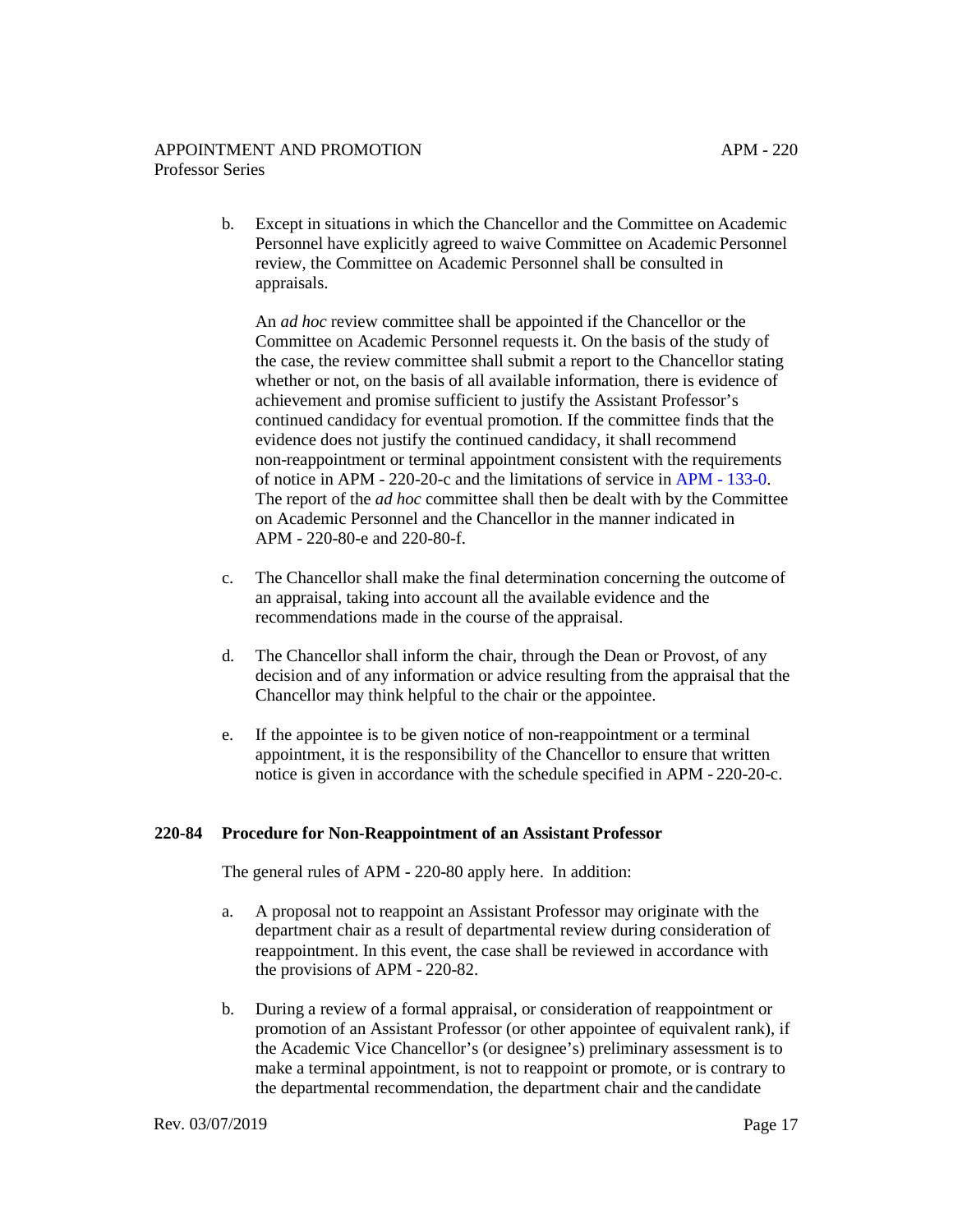shall be notified of this in writing by the Academic Vice Chancellor. The candidate also shall be notified of the opportunity to request access to the records placed in the personnel review file subsequent to the departmental review in accordance wit[h APM - 160-20-c.](http://ucop.edu/academic-personnel-programs/_files/apm/apm-160.pdf) When the candidate is provided copies of such records, the department chair also shall be provided with copies of the extradepartmental records. The candidate and the chair, after appropriate consultation within the department, shall then have the opportunity to respond in writing and to provide additional information and documentation. The candidate may respond either through the department chair or directly to the Academic Vice Chancellor. The personnel review file, as augmented by the added material, shall then be considered in any stage of the review process as designated by the Academic Vice Chancellor before a final decision by the Chancellor is reached. The Chancellor's final decision to make a terminal appointment, or not to reappoint or promote, shall not be made without the appropriate preliminary assessment notification process and opportunity to respond being provided to the candidate as specified herein.

In any case in which non-reappointment of an Assistant Professor is considered, there shall be review by the Committee on Academic Personnel. An *ad hoc* committee shall be appointed if the Chancellor or the Committee on Academic Personnel requests it.

- c. The Chancellor is responsible for a decision not to reappoint an Assistant Professor. This authority may not be redelegated. The Chancellor shall, through the Dean or Provost, inform the chair of a decision not to reappoint. Written notification to the individual shall be given by the Chancellor, in accordance with the provisions of APM - 220-20-c.
- d. When issues of educational policy stemming from fiscal or programmatic considerations (such as proposed major changes in the program of a department, or the proposed dissolution of a department, college, or school) may have a substantial effect on academic personnel matters, the Chancellor shall, in advance of action on personnel matters so affected, consult on these issues with the appropriate Divisional Academic Senate committees, including the Divisional Committee on Educational Policy or the committee designated by the Division to advise on such matters. If there is a proposal that an Assistant Professor not be reappointed and if fiscal or programmatic considerations are significant factors in the case, the facts of the matter shall be fully discussed with the Committee on Academic Personnel; and the Committee shall be furnished with the results of the Chancellor's consultation with other Senate committees on the fiscal and programmatic considerations. The Chancellor shall consider the advice of the Committee on Academic Personnel on the case prior to making a final decision.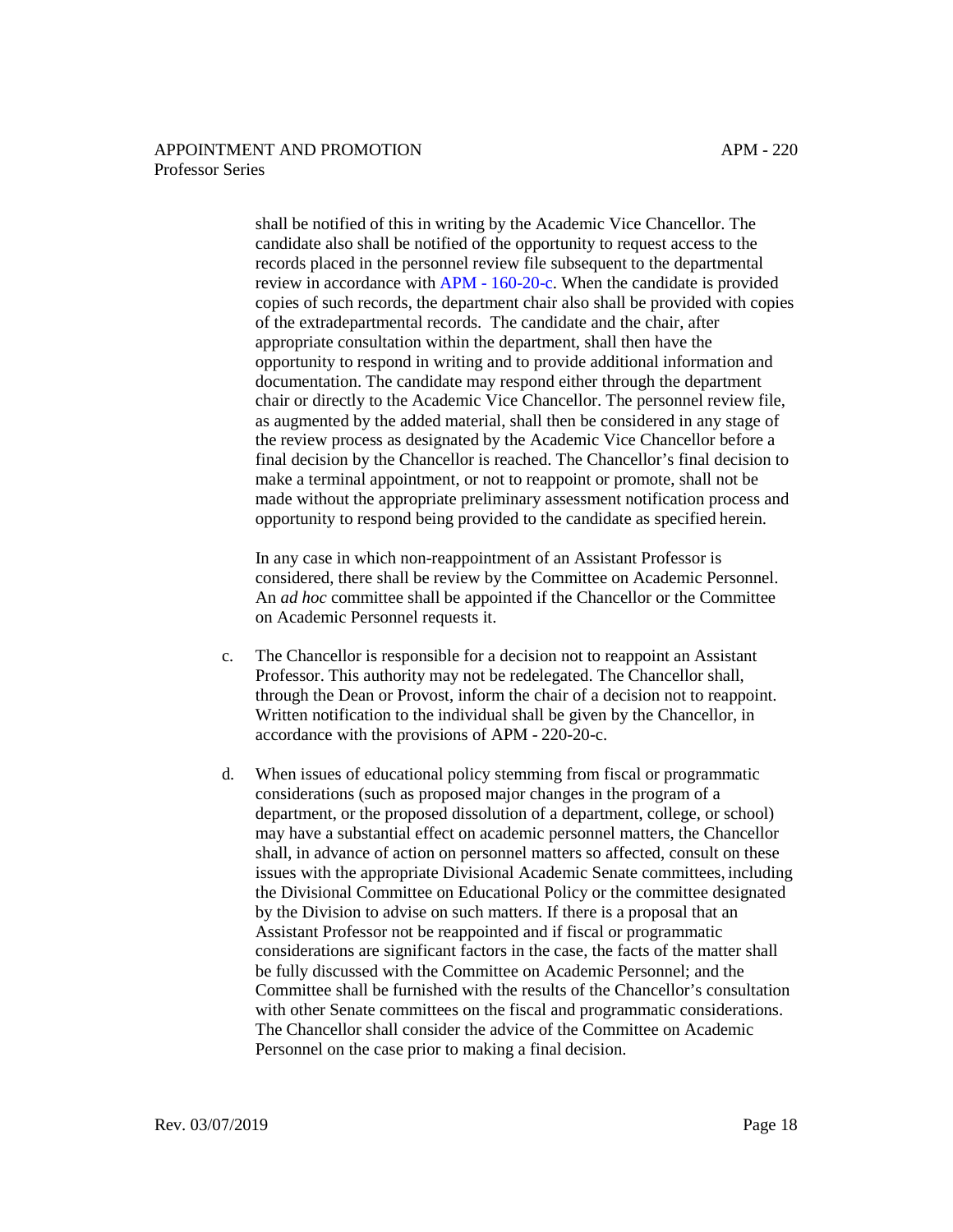- e. Each Chancellor is authorized to establish policies for responding to or denying requests for written statements of reasons for non-reappointments subject to these conditions:
	- (1) No written statement shall be furnished except in response to a request in writing from the appointee.
	- (2) When a written response is provided, it shall be given by the Chancellor.

## **220-85 Procedure for Appointment or Promotion to the Rank of Associate Professor or Professor**

The general rules of APM - 220-80 apply here. In addition:

- a. With a recommendation for promotion to tenure rank, the chair shall include the following information in the chair's detailed statement:
	- (1) the nature and extent of the faculty member's responsibilities in formal teaching and in supervision of individual student study over a specified period of years;
	- (2) the nature and extent of the faculty member's responsibilities in guidance of students in research toward a graduate or professional degree; and
	- (3) current bio-bibliographical information.
- b. An *ad hoc* review committee shall be appointed in accordance with the provisions of APM - 220-80-g, and it shall carry out its duties as therein specified.
- c. The Chancellor makes a decision as to appropriate action on the basis of the accumulated evidence and recommendations and in accordance with the provisions of APM - 220-80-d, -e, -f.
- d. The Chancellor is authorized to approve above-scale salaries up to and including the Regental compensation threshold.

In a case involving initial appointment or advancement to above-scale salary beyond the Regental compensation threshold (See Section 101.2(a)(1) of the Standing Orders of The Regents), if the Chancellor supports the appointment or advancement, the recommendation shall be sent to the President, with supporting material. If the President endorses the proposal, the President will forward the proposal to The Regents. Upon Regental approval, the President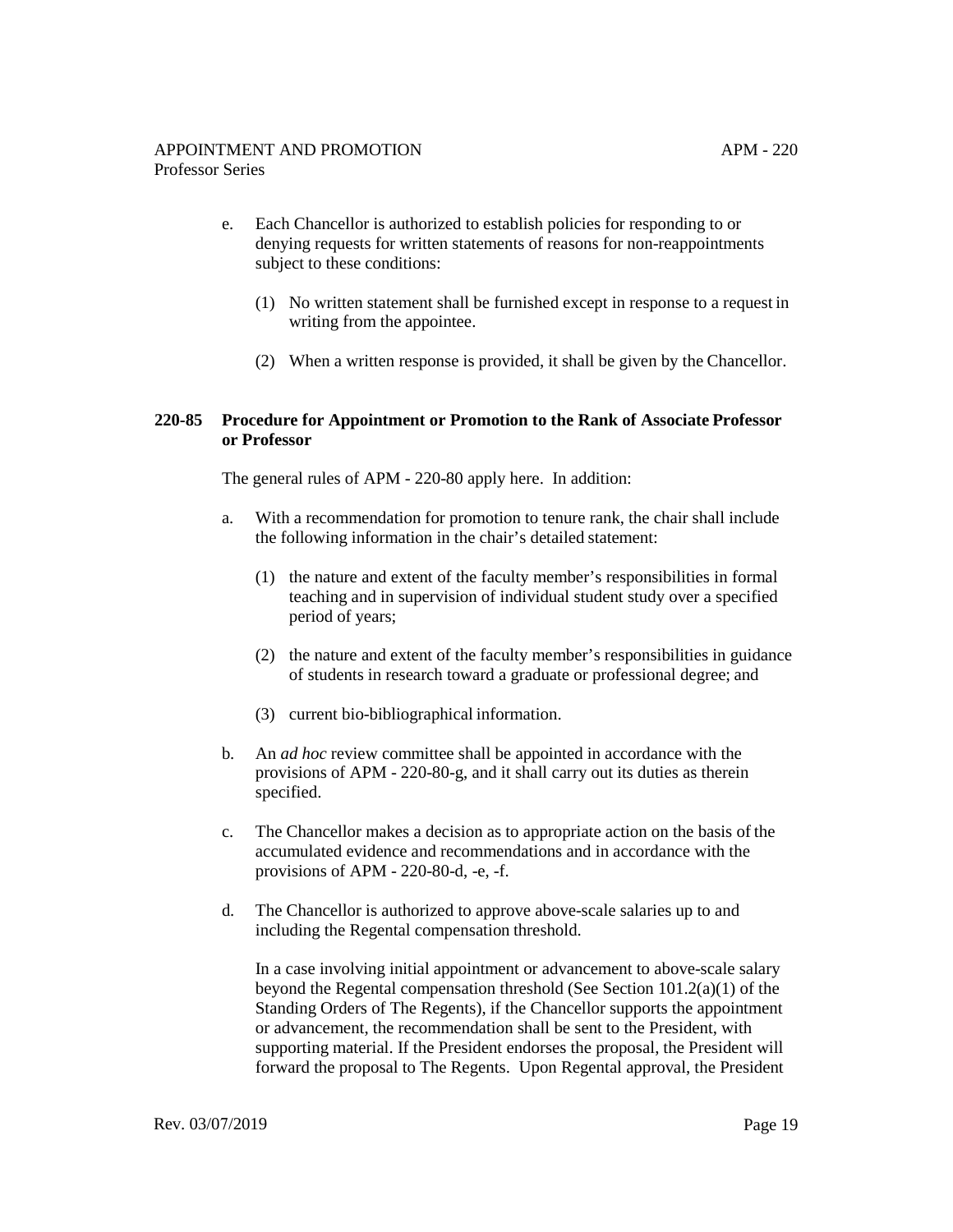APM - 220

will notify the Chancellor of The Regents' action and the Chancellor will notify the appointee.

## **220-95 Letters of Invitation and Notification**

- a. The Chancellor's letter of invitation to accept an appointment to tenure rank shall include the following language: "Acting under authority delegated by The Regents and the President of the University, I am pleased to invite you to accept an appointment as . . . ."
- b. The Chancellor's letter of notification of promotion to tenure rank shall include the following language: "Acting under authority delegated by The Regents and the President of the University, I am pleased to advise you of your promotion to . . . ."
- c. The Chancellor's letter of notification to an appointee whose above-scale salary is increased following Regental approval shall refer to the joint recommendation of the Chancellor and the President and to the Regental approval.
- d. The Chancellor's letter of invitation should be sent to the candidate immediately after Regental approval of the salary. The Chancellor will determine the deadline for acceptance. An offer will not normally be held open for more than one year after all reviews are completed.

## **220-96 Reports**

See [APM - 200-96.](http://ucop.edu/academic-personnel-programs/_files/apm/apm-200.pdf)

## **Revision History**

#### **March 7, 2019:**

• Technical revision to delete the title of "Senior Lecturer with Potential for Security of Employment" from footnote 1 in APM – 220-80 to conform with revisions made to APM - 285, Lecturer with Security of Employment Series.

For details on prior revisions, please visit the Academic Personnel and Programs website: [https://www.ucop.edu/academic-personnel-programs/academic-personnel-policy/policy-issuances](https://www.ucop.edu/academic-personnel-programs/academic-personnel-policy/policy-issuances-and-guidelines/index.html)[and-guidelines/index.html.](https://www.ucop.edu/academic-personnel-programs/academic-personnel-policy/policy-issuances-and-guidelines/index.html)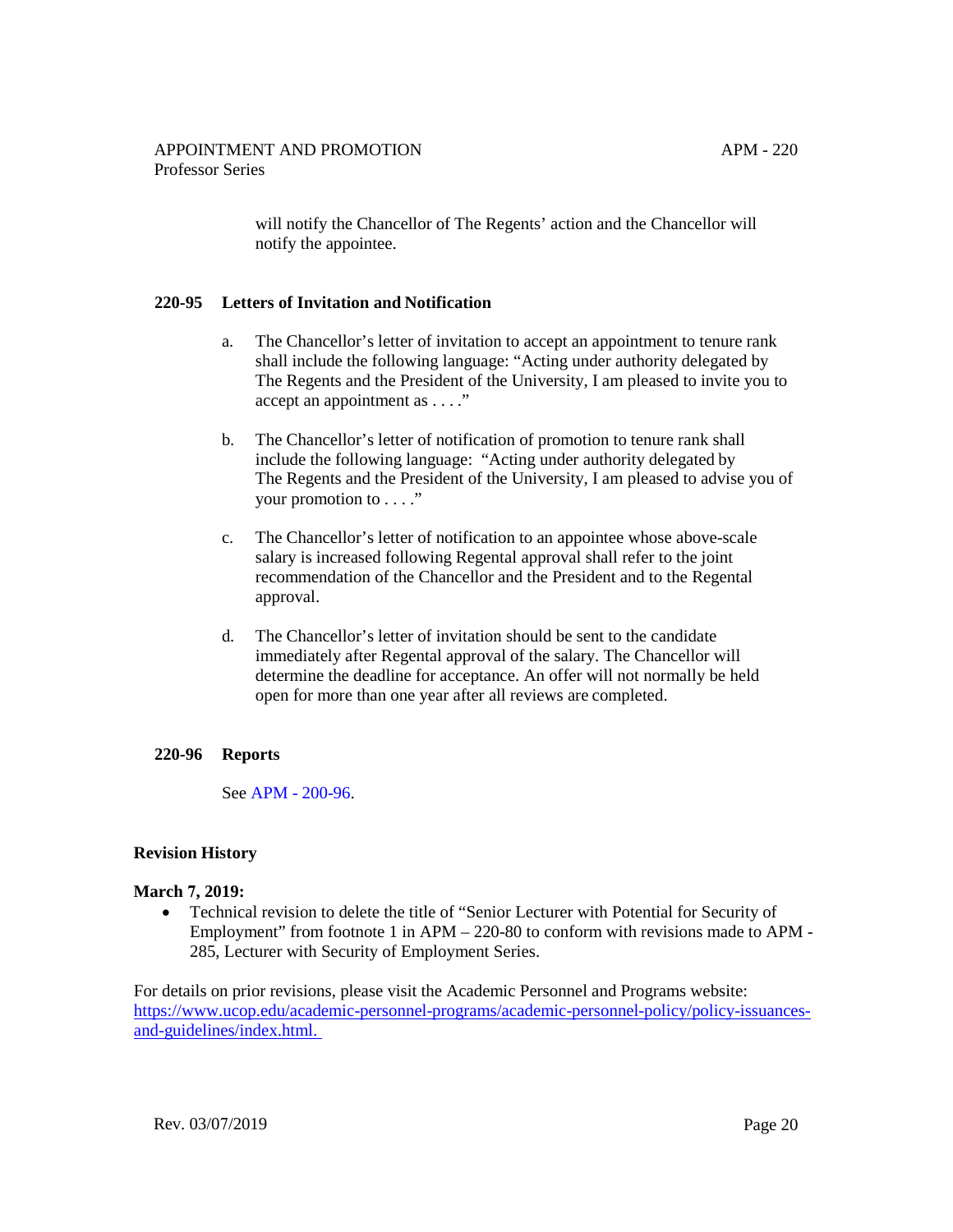## **Regents' Policy on Funding of Regular Ranks Faculty Appointments**

Approved November 19, 1971 Amended September 22, 2005

- 1. It is the policy of the University of California that no appointment shall be made to a title in the Professor Series (i.e., to any of the titles Instructor, Assistant Professor, Associate Professor, and Professor) unless there is an appropriately budgeted provision for the appointment. Any exception to this rule must be approved by the President.
- 2. Appointments in the Professor Series are for duty in departments of Instruction and Research, or in equivalent administrative units (e.g., colleges and divisions) with combined instruction and research functions. Any exception to this rule must be approved by the President.
- 3. Except as noted in 4., following, an appointment to the Professor Series shall not be made unless the full amount of the regular salary for the position (on the academic-year or fiscal-year academic salary scale, whichever is appropriate) is available and assigned to the position from General Funds, Educational Fees, and/or Professional School Fees.
- 4. The following exceptions to the provision stated in 3. may be permitted upon recommendation of the Chancellor and approval by the President.
	- Appointments supported in part or in full from permanent endowment income.
	- Appointments supported in part or in full from continuing Federal appropriations, such as Hatch Act or Sea Grant funds.
	- Appointments in certain of the faculties of the health sciences, in conformity with Regentally approved salary scales or compensation plans in which a part of the total compensation of the appointee may be derived from fees collected for patient care services and from extramural contract and grant funds.
	- Appointments, very limited in number, supported in part or in full from foundation or other extramural sources, when warranted by exceptional circumstances.
- 5. If, in connection with an extramurally-funded contract or grant project, an appointee in the Professor Series undertakes duties which substantially detract from his or her ability to perform the regular duties of instruction and research for which he or she was appointed, an appropriate portion of his or her total salary shall be charged to the project and paid from extramural funds. The General Funds thus temporarily released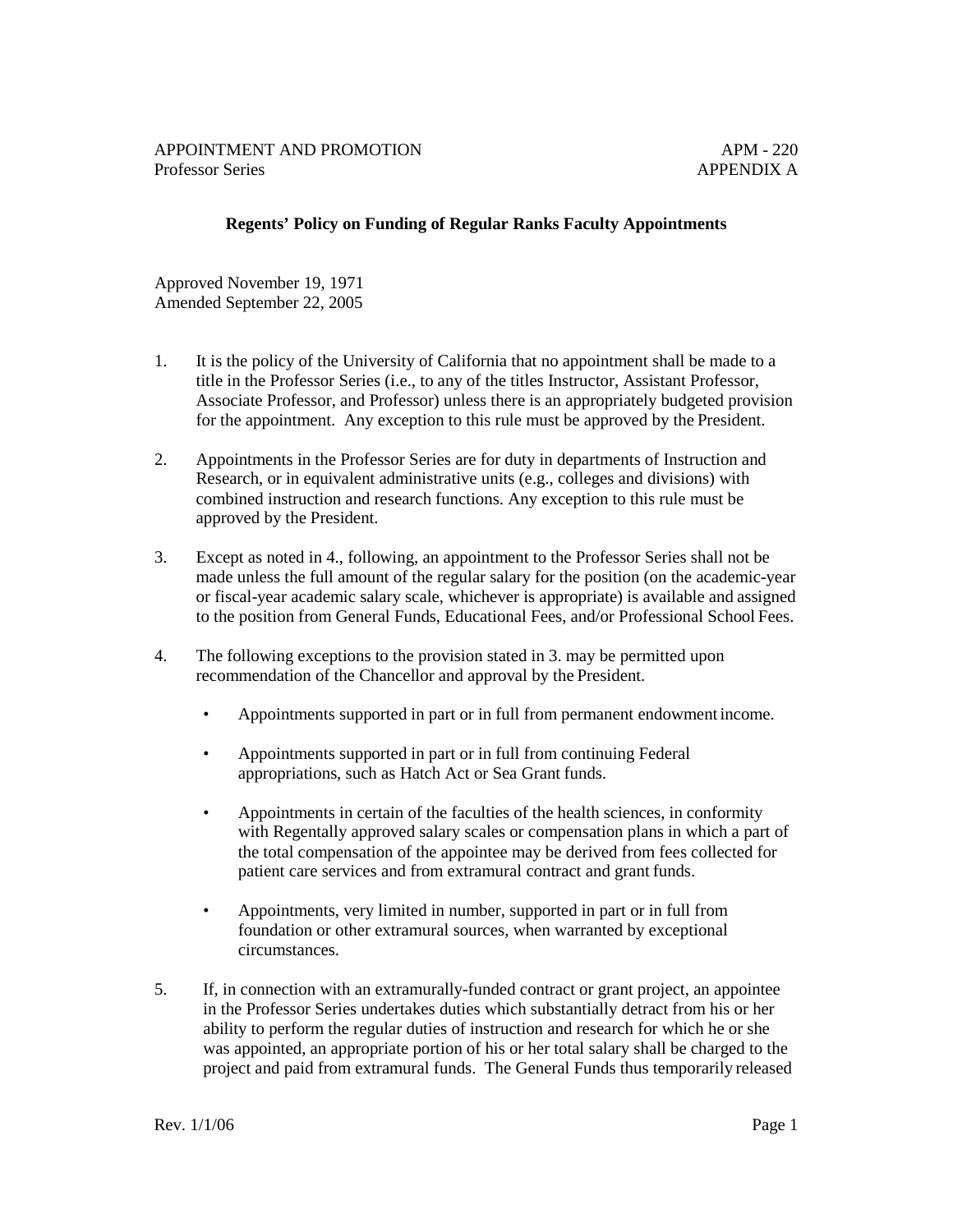may be used to pay for the temporary services of an individual to perform the duties from which the aforementioned appointee was diverted. But, for every appointment in the Professor Series, with the exceptions noted in 4., and with exceptions for those professors who have concurrent appointments at the University-operated Department of Energy Laboratories, there is a continuing lien on General Funds for the full amount of the salary provided for in the terms of the original appointment.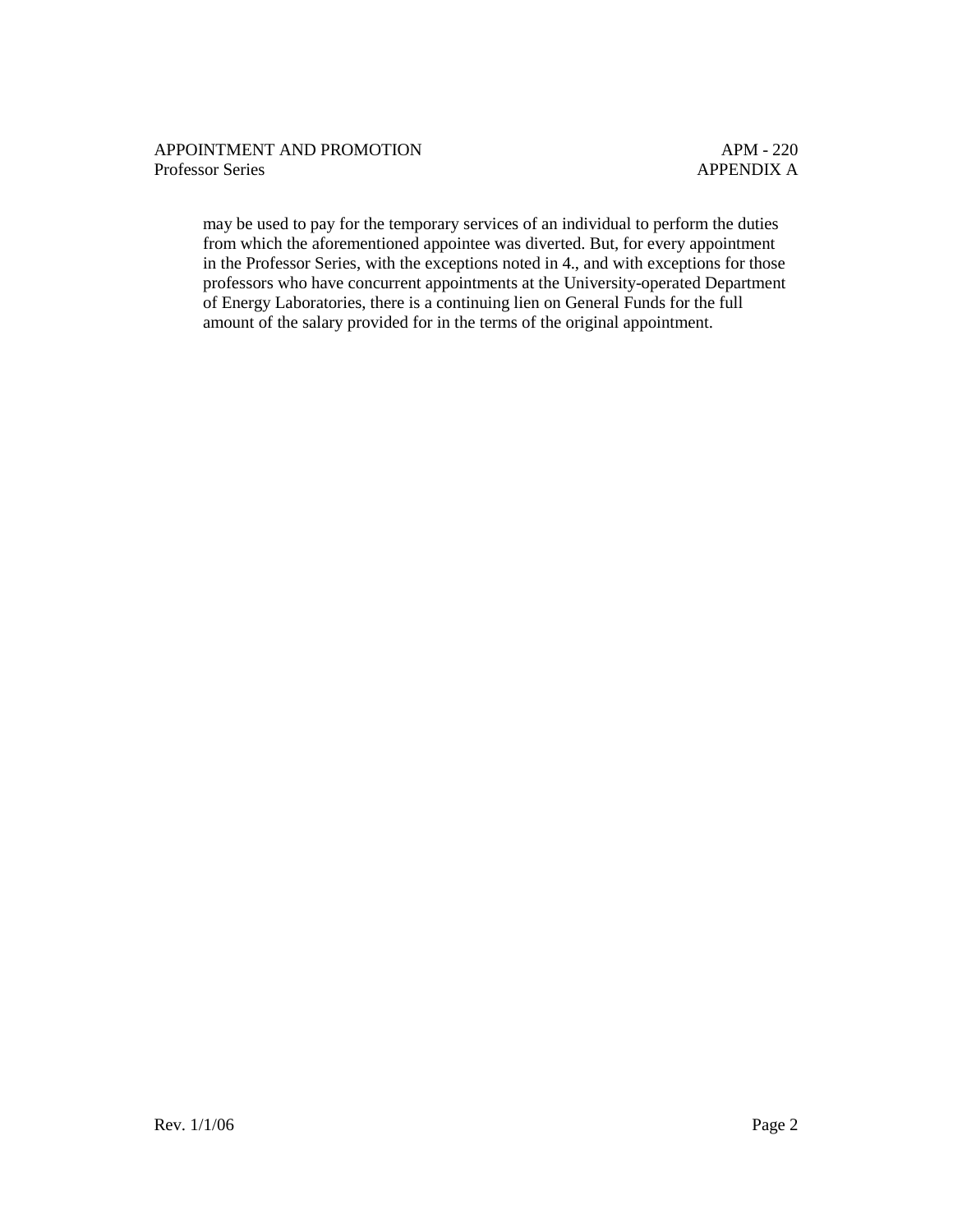## **Guidelines for Part-Time Appointment and Reduction in Percentage of Time of an Appointment to Accommodate Family Needs**

An appointee in the Professor series may be appointed initially in a permanent part-time position, or may request a change to a permanent part-time appointment or a temporary reduction in percentage of time of a full-time appointment to accommodate family needs as defined in [APM -](http://ucop.edu/academic-personnel-programs/_files/apm/apm-760.pdf) 760. The general terms of such part-time or temporarily reduced appointments are governed by APM - 220. The following guidelines address issues that may arise regarding review and evaluation of appointees with temporary reductions or permanent part-time appointments.

The University wishes to accommodate the family needs of academic appointees by providing fair and flexible work arrangements. However, the University recognizes that the nature of professorial work is such that it may be difficult to evaluate scholarly productivity on a pro-rated basis. APM - 220-10 clearly states that teaching and service expectations for part-time appointees shall be pro-rated in accordance with the percentage of time of the appointment. However, questions have been raised about the feasibility of similarly prorating scholarly productivity for part-time appointees. On the one hand, in a discipline where the normal level of scholarly productivity for promotion requires publication of multiple peer-reviewed articles, it may be possible that a half-time appointee, for example, could be advanced based on half the normal quantity of articles, as long as the quality and impact of the work is commensurate with that of full-time appointees. On the other hand, in a discipline where a book is the normal measure of productivity meriting promotion, it would be difficult to consider a half-time appointee for advancement on the basis of "half a book." In that case, a work in progress could be evaluated by the solicitation of qualified outside reviews of completed chapters of a book manuscript underway or of a project comparable to a book. Alternatively, the faculty member could publish some or all chapters of an envisioned book as articles in scholarly journals or other periodicals held in esteem. In these times of reduced outlets for publishing a book, scholarly articles in journals are increasingly used in those disciplines that in the past have been mainly oriented to books as venues for scholarship.

If a part-time appointee is held to a full-time expectation for scholarly productivity, then a part-time appointment is not truly part time, but represents a "buy-out" of teaching and service expectations. If an appointee only receives part of a full-time salary, equity demands some effort to arrange an appointment with partial responsibilities. In all cases, when an academic appointee is considering a part-time appointment, or a temporary reduction in the percentage of time of an appointment, the terms of the appointment and the expectations for productivity should be thoroughly discussed at the outset.